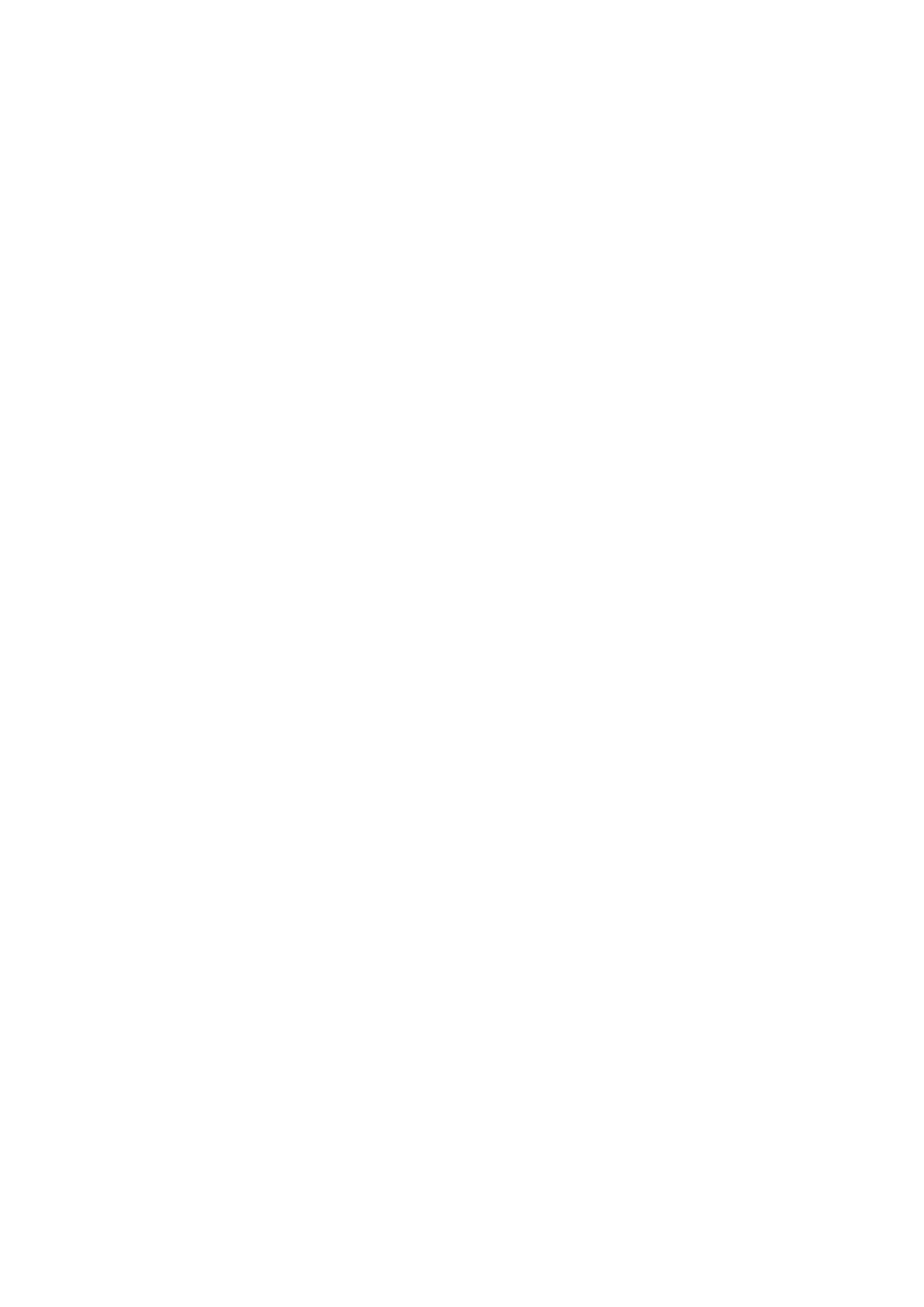## **Table of Contents**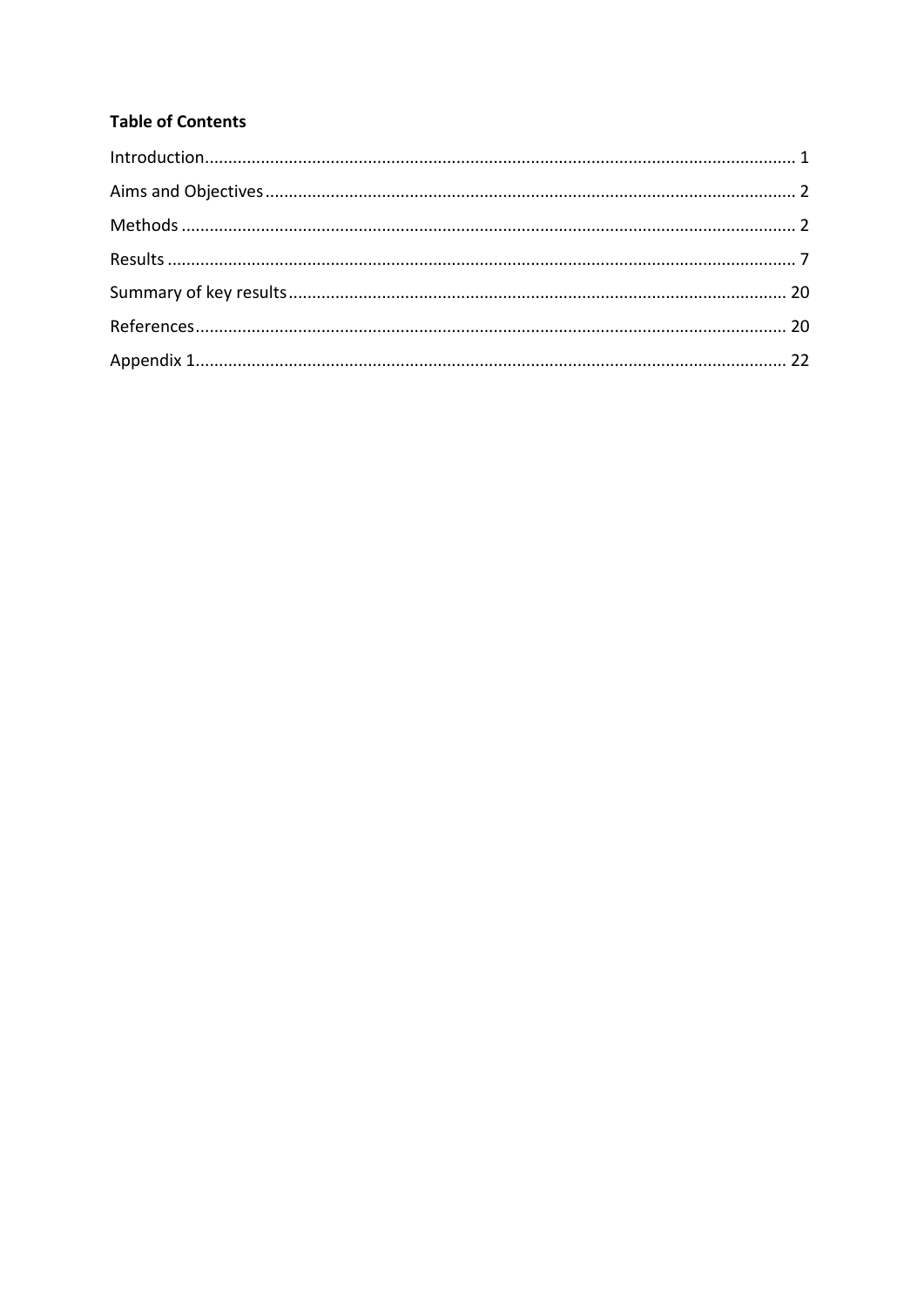<span id="page-3-0"></span>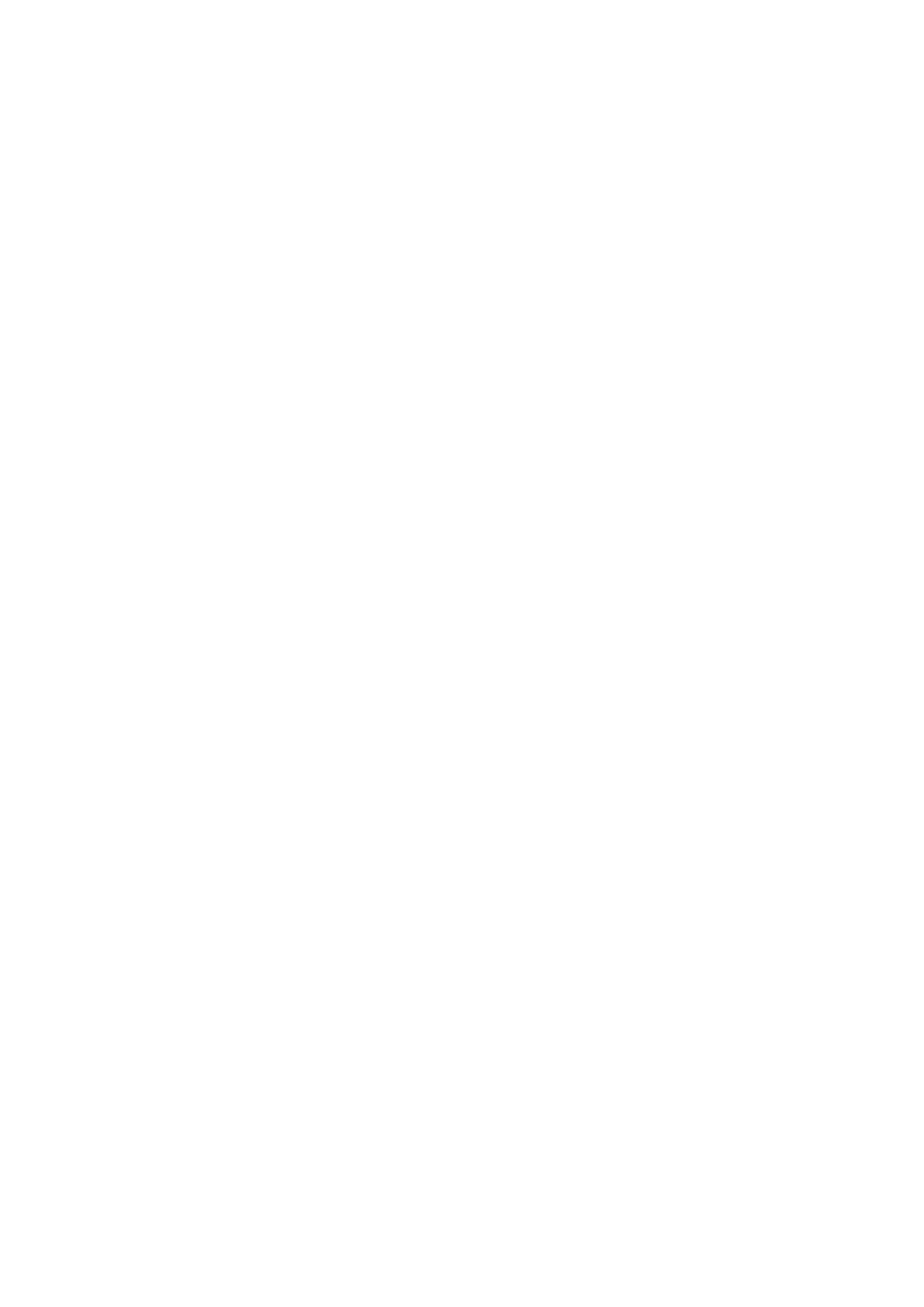### **Introduction**

Guidelines were implemented in 2008 by the South Australian Water Corporation for the construction of the Adelaide Desalination Plant project which encompasses the implementation of environmental monitoring during the pre construction, construction and full operation phases. Presented here is the second interim report of baseline monitoring for the intertidal reef system adjacent to the construction zone and the subtidal region surrounding the construction zone undertaken during the second year of the desalination project. Environmental monitoring of the rocky intertidal zone involved an assessment of invertebrate and algal communities.

The coastline along the Fleurieu Peninsula in South Australia's Gulf St. Vincent, is comprised of rocky intertidal reef habitats that support complex algal and invertebrate communities (Benkendorff and Thomas 2007; Benkendorff *et al*., 2008). Port Stanvac was once a working petroleum refinery of Exxon Mobil has been closed off from public access for the last two decades. The intertidal reefs at Port Stanvac appear to be ecologically significant on a regional scale with large populations of invertebrate predators indicating a healthy reef system (Dutton and Benkendorff, 2008). Preliminary surveys by Dutton and Benkendorff (2008) indicate that the fenced off reefs at Port Stanvac may provide a biodiversity hotspot for intertidal molluscs and red algal species. Further, a recent review of Southern Australian herbarium collections by Scott *et al*. (2009) indicates that the Port Stanvac area is a hotspot for vulnerable macroalgal species, based primarily on the work of Prof. Brian Womersley (1998).

Monitoring a major development like the Port Stanvac desalination plant requires well planned ecological studies that account for the natural spatial and temporal variability in marine communities. Underwood (1991, 1992) recommends replicated before/after, control/impact (beyond BACI) studies in order to detect anthropogenic effects over and above the natural variability in local communities. BACI experimental designs have been used previously to detect the effects of physical disturbance to marine communities from various anthropogenic activities such as dredging, prawn trawling and boat anchoring (Skilleter *et al*. 2006; Pitcher *et al*. 2009; Montefalcone *et al*. 2008). Therefore, BACI experimental design principals were followed for this monitoring. Suitable control locations should be situated at sites with similar habitat, at varying distances from the impact source. For the intertidal survey the design included sampling at both impacted (Port Stanvac Construction Zone) and un-impacted control (North and South Control Zones) sites repeatedly before, during and after plant construction and operation.

1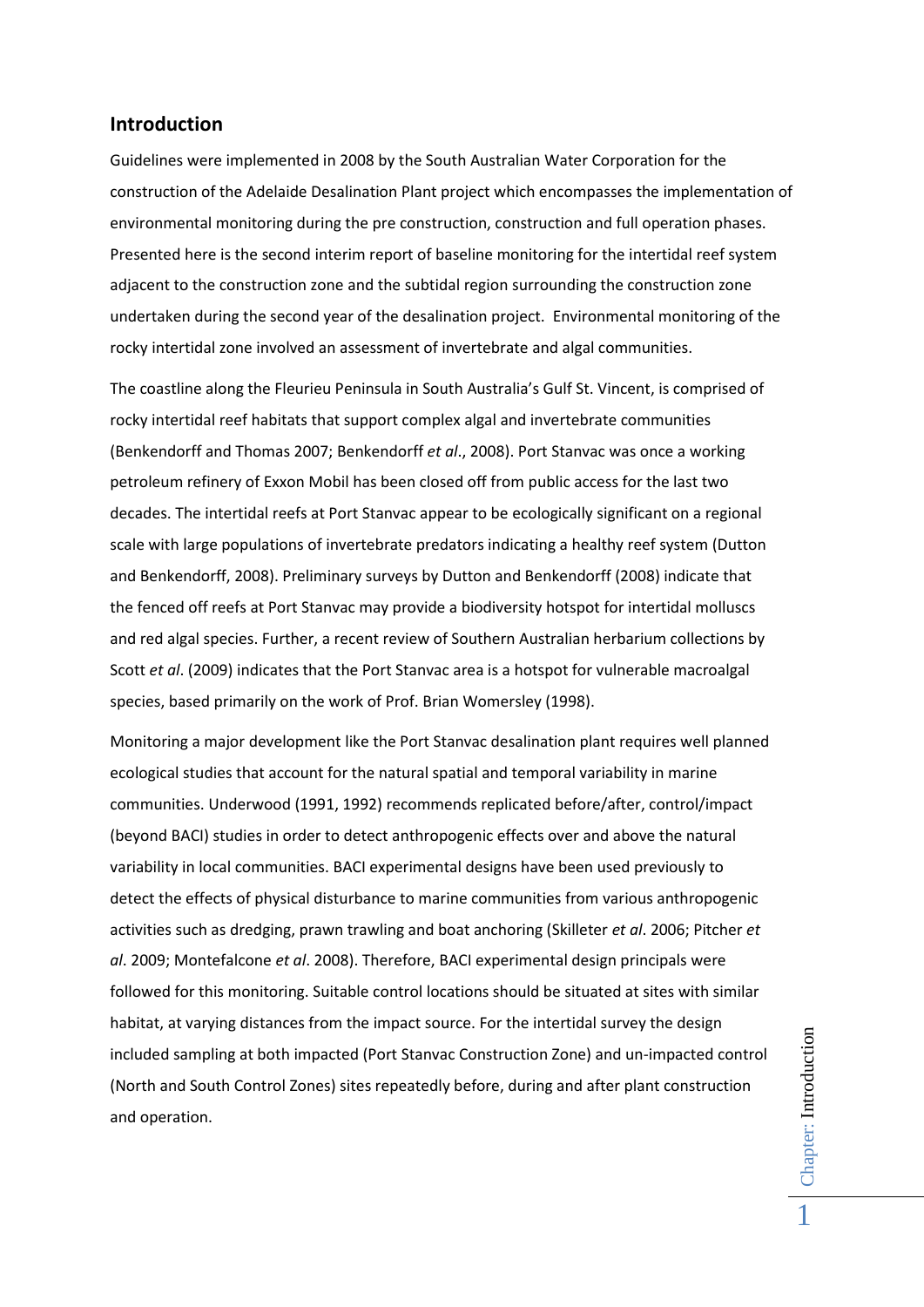## <span id="page-5-0"></span>**Aims and Objectives**

The investigation was conducted to establish a baseline dataset for intertidal communities along the coastline of Gulf St. Vincent. This dataset will allow the evaluation of potential impacts associated with the operation of the Port Stanvac desalination plant with future monitoring. More specifically, this is the second quarterly report during the second year of environmental monitoring before initiation of the desalination plant. This report presents baseline data collected across the Port Stanvac Construction Zone and the North and South Control Zones during Autumn and Winter 2010 for intertidal surveys.

## <span id="page-5-1"></span>**Methods**

Sampling locations and sites

Sites along the Fleurieu Peninsula were selected according to comparable strata type and topography. Five locations within the Port Stanvac fenced area were sampled (Figure1) with reference locations located to the North at Marino Rocks and Hallett Cove (Figure 1) and to the South at Carrickalinga, Second Valley and Fisheries Beach (Figure 1). Two 20 x 20 m plots were surveyed within the intertidal zone at each location, thus generating data from 20 specific sites. GPS coordinates were taken from the middle of each plot. All sites were surveyed using each of the methods outlined in previous reports (Baring *et al.* 2010) during low tides in May 2010 for the Autumn survey. Surveys were extended over August and September for the Winter 2010 survey and over November and December for the Spring 2010 survey due to extremely bad weather during the Winter and Spring periods in 2010 (Table 1). The Spring 2010 sampling has been completed, yet data are still being analysed and will be reported in the next interim report.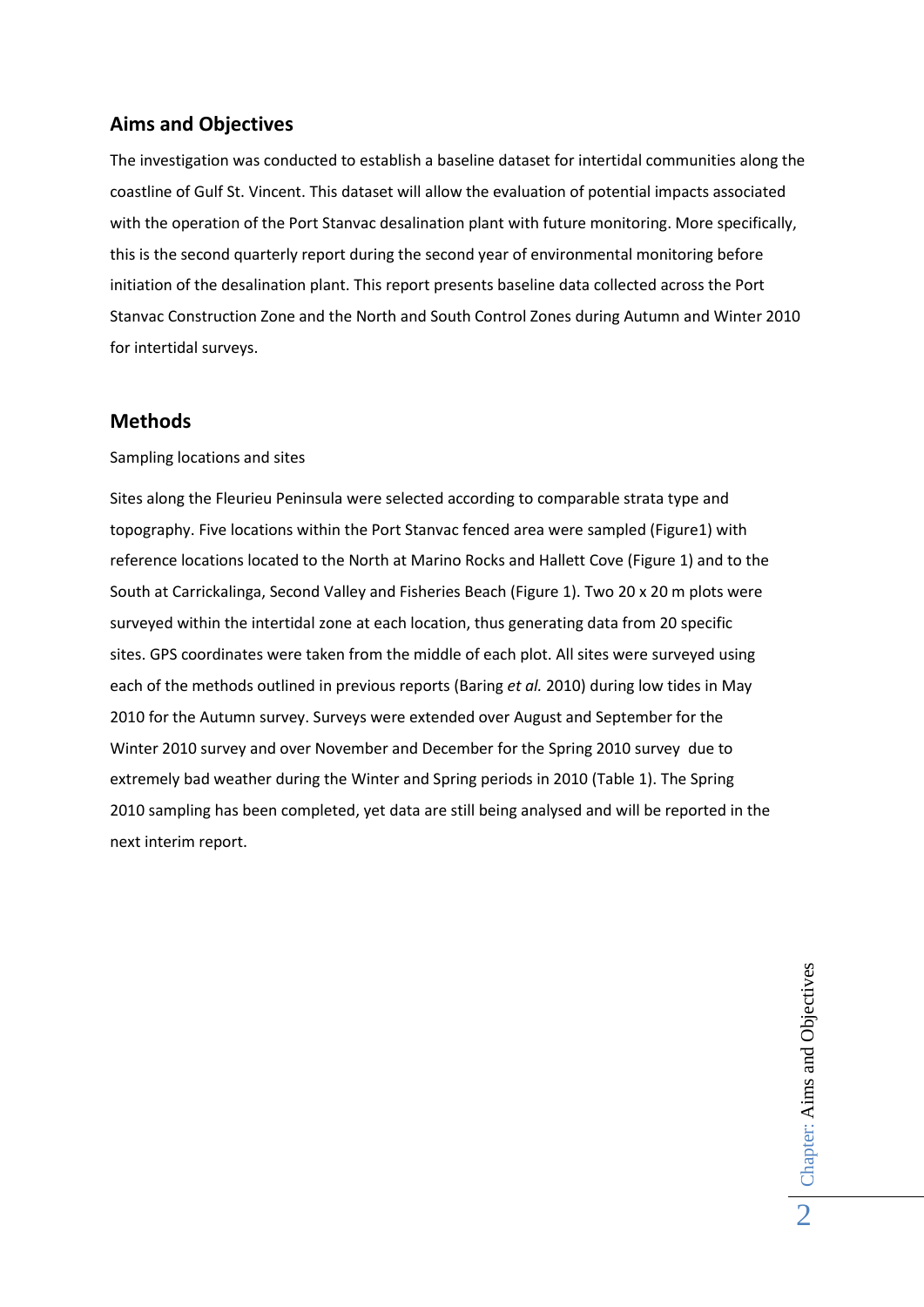

**Figure 1**: Intertidal sampling sites for the (a) Port Stanvac Construction Zone, Northern Reference Zone and Southern Reference Zone during Autumn/Winter 2010 and (b) magnified snapshot of the five Sites within the Construction Zone for the Autumn, Winter and Spring 2010 survey. Maps adapted from Nature Maps, Department of Environment and Heritage, Government of South Australia, www.naturemaps.sa.gov.au

Chapter: Methods Ohapter: Methods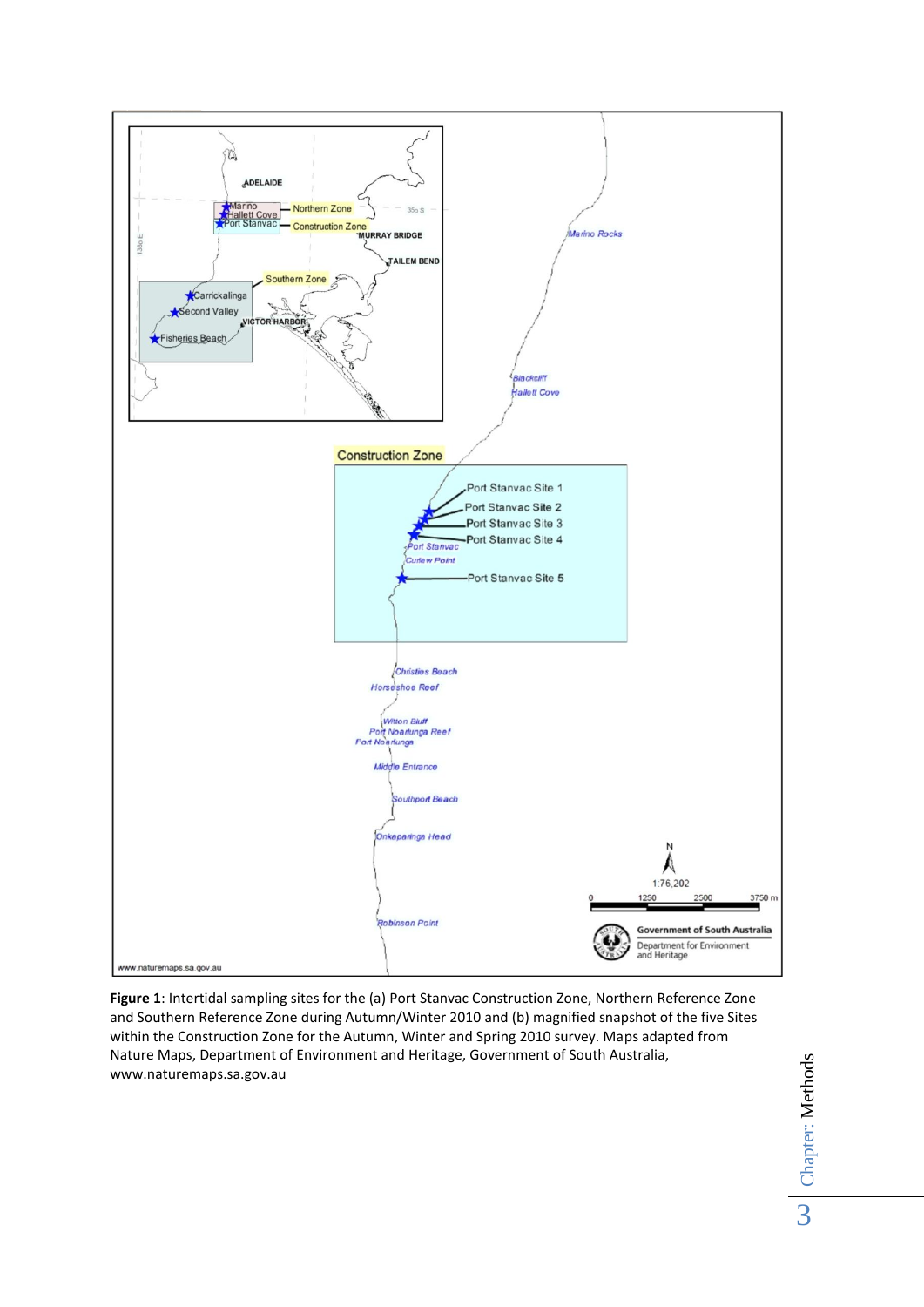|                       |                                               | <b>GPS Co-ordinates</b> |               |               |                        |  |
|-----------------------|-----------------------------------------------|-------------------------|---------------|---------------|------------------------|--|
| Location              | South                                         | East                    | <b>Season</b> | <b>Date</b>   | <b>Predicted Tidal</b> |  |
|                       |                                               |                         |               |               | Height (m)             |  |
| <b>Marino Rocks</b>   | S 35°02'45.6"                                 | E 138°30'27.6"          | Autumn        | 30/4/10       | 0.57                   |  |
|                       |                                               |                         | Winter        | 30/8/10       | 0.52                   |  |
|                       |                                               |                         | Spring        | 23/11/10      | 0.14                   |  |
| <b>Hallett Cove</b>   | S 35°05'06.2"                                 | E 138°29'31.5"          | Autumn        | 30/4/10       | 0.57                   |  |
|                       |                                               |                         | Winter        | 30/8/10       | 0.52                   |  |
|                       |                                               |                         | Spring        | 22/11/10      | 0.14                   |  |
| Port Stanvac 1        | S 35°06'48.8"                                 | E 138°28'13.5"          | Autumn        | 3/5/10        | 0.54                   |  |
|                       |                                               |                         | Winter        | 1/9/10        | 0.69                   |  |
|                       |                                               |                         | Spring        | 24/11/10      | 0.19                   |  |
| <b>Port Stanvac 2</b> | S 35°06'28.4"                                 | E 138°28'20.0"          | Autumn        | 3/5/10        | 0.54                   |  |
|                       |                                               |                         | Winter        | 1/9/10        | 0.69                   |  |
|                       |                                               |                         | Spring        | 25 & 29/11/10 | 0.29 & 0.75            |  |
| <b>Port Stanvac 3</b> | S 35°06'15.4"                                 | E 138°28'31.8"          | Autumn        | 14/5/10       | 0.67                   |  |
|                       |                                               |                         | Winter        | 13/9/10       | 0.55                   |  |
|                       |                                               |                         | Spring        | 29/11/10      | 0.75                   |  |
| Port Stanyac 4        | S 35°06'12.4"                                 | E 138°28'34.4"          | Autumn        | 17/5/10       | 0.69                   |  |
|                       |                                               |                         | Winter        | 13/8/10       | 0.52                   |  |
|                       |                                               |                         | Spring        | 14/12/10      | 0.60                   |  |
| <b>Port Stanvac 5</b> | S 35°06'25.7"                                 | E 138°28'20.7"          | Autumn        | 13/5/10       | 0.69                   |  |
|                       |                                               |                         | Winter        | 13/9/10       | 0.55                   |  |
|                       |                                               |                         | Spring        | 25/11/10      | 0.29                   |  |
| Carrickalinga         | S 35°25'09.0"                                 | E 138°19'25.2"          | Autumn        | 29/4/10       | 0.62                   |  |
|                       |                                               |                         | Winter        | 27/8/10       | 0.42                   |  |
|                       |                                               |                         | Spring        | 9/11/10       | 0.33                   |  |
| <b>Second Valley</b>  | $S\,35^{\circ}30^{\prime}36.3^{\prime\prime}$ | E 138°12'54.2"          | Autumn        | 28/4/10       | 0.65                   |  |
|                       |                                               |                         | Winter        | 24/8/10       | 0.61                   |  |
|                       |                                               |                         | Spring        | 8/11/10       | 0.28                   |  |
| <b>Fisheries</b>      | S 35°37'58.5"                                 | E 138°06'49.4"          | Autumn        | 29/4/10       | 0.62                   |  |
| <b>Beach</b>          |                                               |                         | Winter        | 27/8/10       | 0.42                   |  |
|                       |                                               |                         | Spring        | 8/11/10       | 0.28                   |  |

**Table 1**: Sampling dates and GPS co-ordinates for the intertidal study sites sampled during Autumn, Winter and Spring in 2010.

#### Invertebrate abundance

Photoquadrats were used to assess invertebrate abundance, species diversity and species richness as this method can be rapidly applied in the field and provides a permanent record for future reference. Ten replicate 0.25  $m^2$  quadrats were randomly placed within each 20 m x 20 m plot. Each quadrat was divided into quarters, with one photograph taken of each quarter, as well as one encompassing the whole quadrat, using an Olympus Model  $\mu$  1030 SW / Tough 8000 digital camera (see Dutton and Benkendorff, 2008). Photographs were later downloaded onto a computer and analysed using Paint.NET v3.36 image analysis software. All visible mobile fauna was identified and counted to a minimum of family level, with identification to species level where possible. Organisms which were unable to be identified to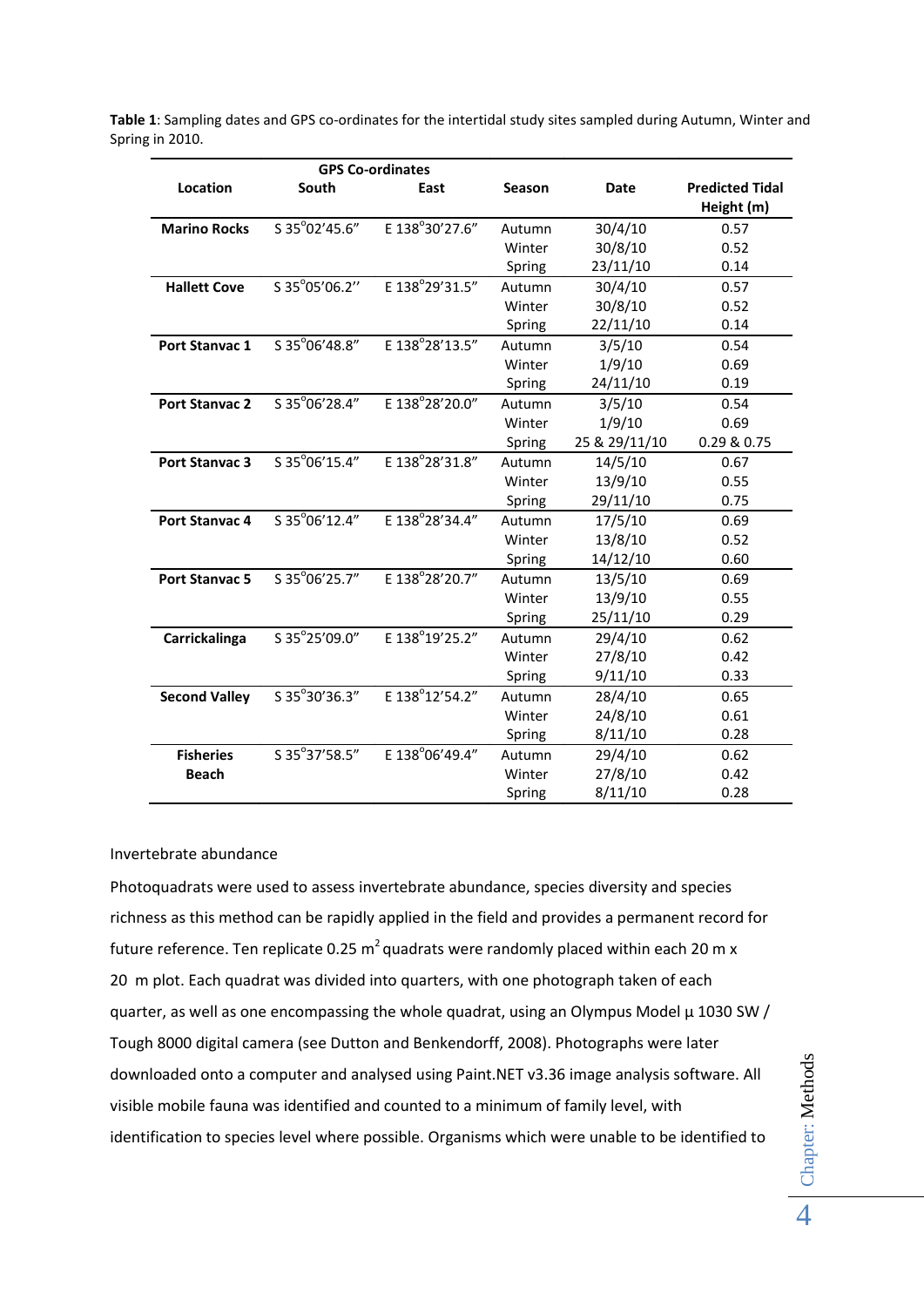the family level (due to heavy erosion of the shell or algal/invertebrate encrustation etc.) were marked as unidentified species.

#### Percent cover of sessile organisms

The line intercept transect method (e.g. Benkendorff and Thomas, 2007; Dutton and Benkendorff, 2008) was used to assess the percent cover of sessile invertebrates (e.g. black mussels *Limnoperna pulex* (formerly *Xenostrobus pulex*) and tube worms (*Galeolaria caespitosa* and *Pomatoceros taenita*), as well as percent algal cover from the low to high tide zones. Video footage was taken of each replicate transect using an Olympus Model Tough8000 digital camera to ensure that transects were completed within the short time frame between low and high tides on the same day at each location. Transects were filmed by walking slowly along a tape measure, showing distance covered in centimetres. The camera was set at a rate of 30 frames per second and held approximately 10 cm from the substrate to ensure that the footage was captured at a high resolution. Due to the difficulties in reliably identifying algae, these were grouped into broad morphological categories (e.g. foliose green, encrusting brown/red/green, brown turfing, red foliose etc.) such as those used in Reef Watch surveys (Reef Watch, 2007). In regions where there was an overlap of sessile communities, 'mixed community' categories (e.g. mixed algal, mixed invertebrate) were established to represent and identify the presence of multiple species. Bare substrate and sediment cover was also noted along these transects.

The video transects were downloaded and analysed using VLC Media software, with regular pausing along transects to identify sessile organisms and allow accurate recording of distance intervals. At the start of each transect, the type of organism cover was noted and then transition from one type of organism cover to another was noted along each transect to a resolution of 1 cm. Total percent cover for each category, organism or substrate was subsequently calculated from the summed total distance covered, divided by the total length (20 m). Means and standard deviation were generated from 5 replicate transects in each plot. However, due to the seasonal influence of wind, swell and wave exposure, transects of 20 m were not always able to be obtained (in particular at Second Valley during Autumn and Winter surveys). In these cases percent cover was calculated by dividing the summed distance of organisms by the total distance covered by the transect, thus giving a proportional cover comparable to that of other shoreline transects.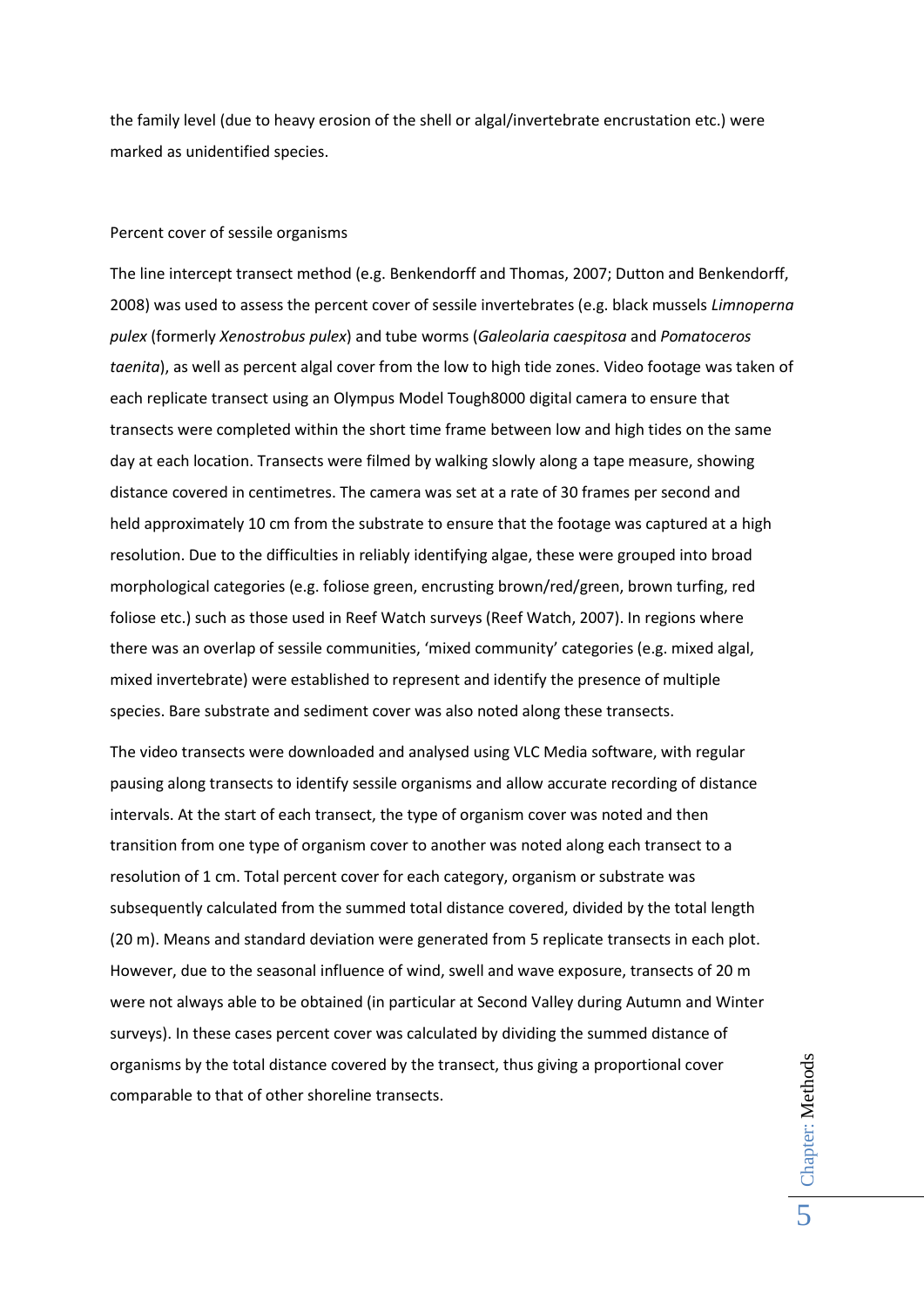#### Data analyses

Data analyses were completed for the Autumn and Winter surveys, while the Spring survey is currently at the species identification and data entry stage. To determine the diversity and evenness of invertebrate species composition at all sites, three different diversity indices were calculated (Shannon-Wiener index, Pielou's evenness and Simpson's index) based on the total number of individuals (*N*) from the number of each taxa (*S*). The Shannon-Wiener index identifies greater species diversity with a higher index number. Pielou's index identifies the equitability of species presence at each site where a larger number indicates higher evenness and Simpson's index of diversity is a measure of ecological diversity with higher diversity increasing from zero to one (Clarke and Warwick 2001).

Abundances of each taxonomic group was statistically analysed using PERMANOVA to determine if there were significant differences between Zones and Sites nested within Zones, for each Season. PERMANOVA utilises permutations based on dissimilarities and does not assume a normal distribution for the original variables, making it a useful tool for analysing ecological community datasets (Anderson *et al*. 2008). Further pair-wise tests were also conducted to detect which group differences contributed to any significant result using PERMANOVA. Monte Carlo tests were undertaken in the pair-wise test function in PERMANOVA if low permutations were obtained. The Monte Carlo (*P)* value is better suited and more reliable when there are not enough possible permutations (i.e. < 100) to get a decent test (Anderson *et al*. 2008).

Analyses of invertebrate community composition of quadrat data and substrate structure of video transects for Autumn and Winter were undertaken to determine if there were similarities between Sites and Zones. A square root transformation was performed on both the invertebrate community and substrate structure datasets for Sites and Zones. Principle Coordinates Analysis (PCO) was employed to provide a visual pattern of invertebrate community structure and substrate structure, as it preserves original dissimilarities between points (Anderson *et al*. 2008). In order to distinguish the dissimilarities between invertebrate communities and substrate structure a PERMANOVA design was used, incorporating the factors of Zone and Sites nested within Zone. To detect which group differences contributed to any significant result further pair-wise permutation tests were carried out using PERMANOVA, with a Monte Carlo test if low permutations resulted. All univariate and multivariate analyses were performed using the PRIMER version 6.0 with PERMANOVA + add on programme.

6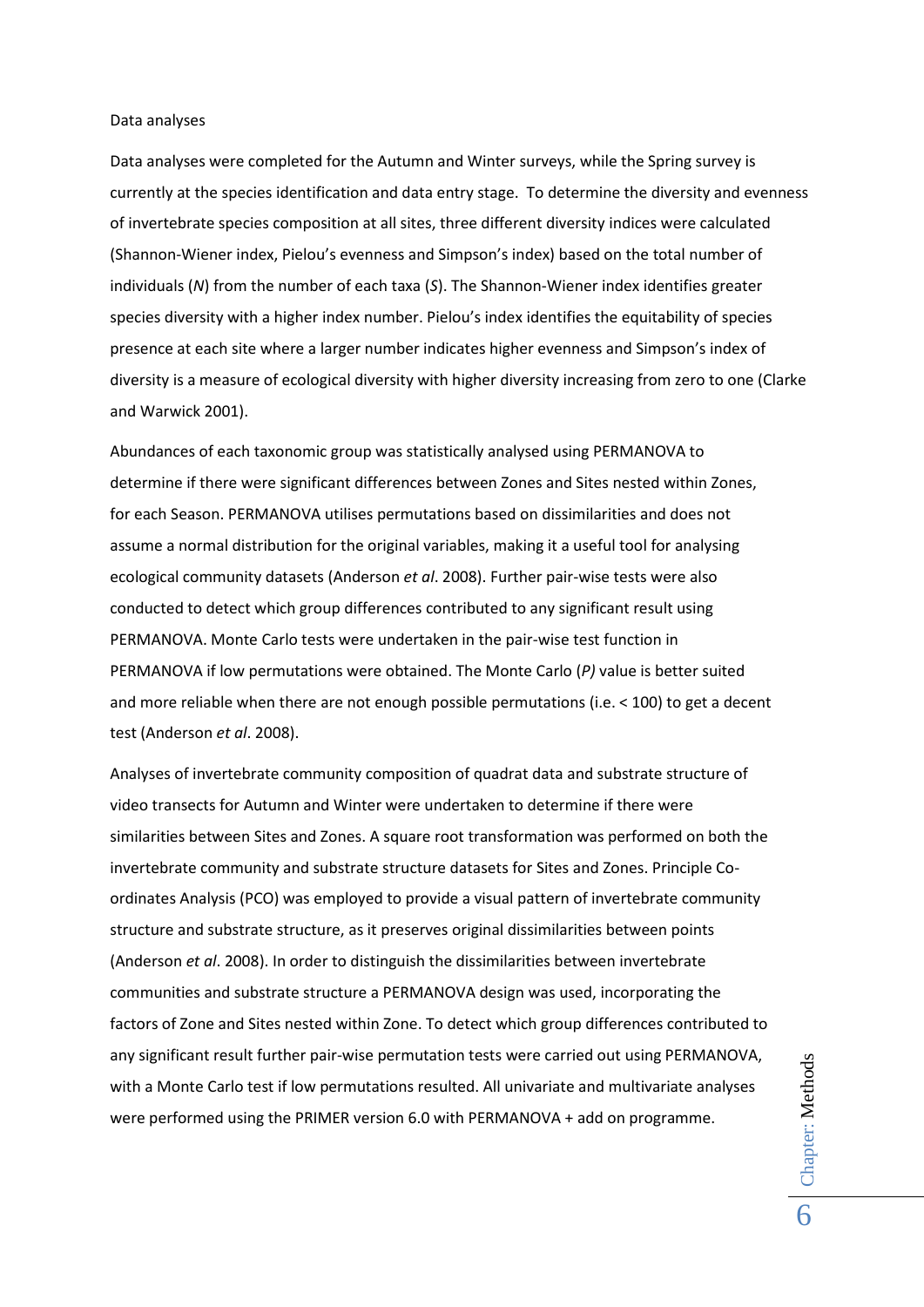### <span id="page-10-0"></span>**Results**

Photoquadrats

#### Invertebrate Species Diversity

During the Autumn survey the largest number of species (mainly molluscs) was identified within the northern side of the Construction Zone (Site 1a, 1b, 2a; Figure 2a). In comparison, the Northern Reference Zone had similar numbers of species to the most southern sites of the Construction Zone (Sites 5a and 5b; Figure 2a). The lowest number of species across all three zones in Autumn were recorded within the Southern Reference Zone (Figure 2a). PERMANOVA indicated a significant difference between zones for total species numbers (Pseudo – *F* = 27.35; *P* = 0.0001). Pair-wise analysis revealed group differences between the Construction and Northern reference zone (t  $= 2.93$ ;  $P = 0.01$ ) as well as the Construction and Southern reference zone (t = 6.88;  $P = 0$ 0.0003). A significant difference was also detected between the Northern and Southern reference zone (t = 3.32; *P* = 0.0145).

In Winter, the largest number of species (mainly molluscs) occurred at the most southern sites of the Construction Zone (Sites 5a, 5b; Figure 2b). Species numbers at most sites in the Northern Reference Zone were similar to numbers found in the Construction Zone. The lowest numbers of species were found at most sites in the Southern Reference Zone, except one site at Fisheries Beach (Figure 2b). PERMANOVA indicated a significant difference between zones for total species numbers (Pseudo – *F* = 18.06; *P* = 0.0001). Pair-wise analysis revealed group differences between the Construction and Northern reference zone (t = 2.97; *P* = 0. 01) as well as the Construction and Southern reference zone (t = 5.64; *P* = 0.0005).

In Autumn, most sites in the Construction Zone had moderate species diversity and a relatively even distribution between species. The Northern Reference Zone also had moderate species diversity with similar abundances between species (Table 2a). Diversity was low in the Southern Reference Zone and uneven at Fisheries Beach due to the dominance of the gastropod *Austrolittorina unifasciata* (Table 2a).

7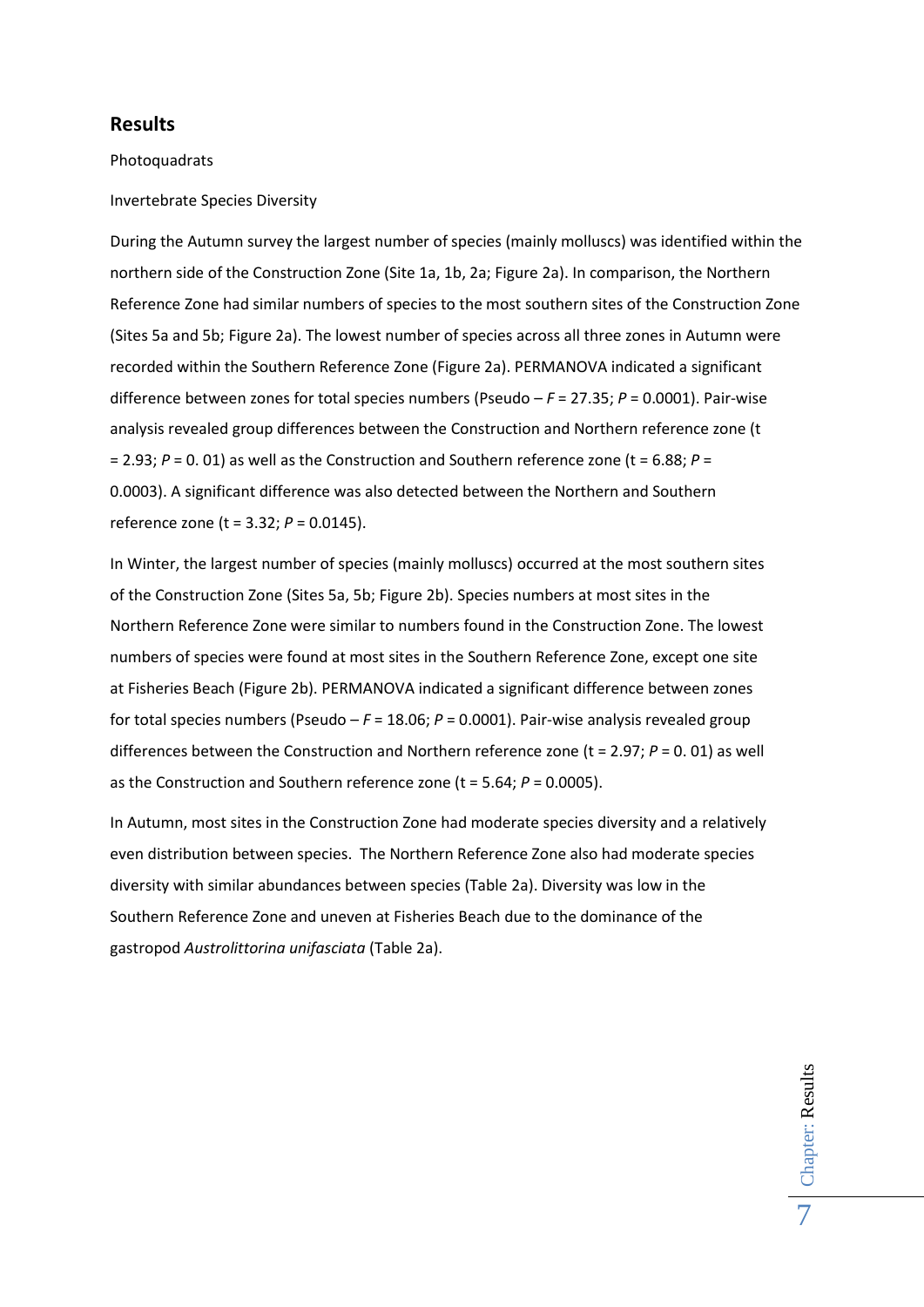

**Figure 2**: Total species number per phyla identified in quadrats during the (a) Autumn and (b) Winter survey for the Northern Reference Zone, Construction Zone and Southern Reference Zone in 2010.

During Winter, the Construction Zone had moderate species diversity and an even distribution between species at three sites (Sites 1, 3 and 5). In comparison, two of the Construction Zone sites (Sites 2 and 4; Table 2b) had low species diversity with an uneven distribution. Species diversity in the Northern Reference Zone was moderate with an even distribution between species. Species diversity was low in the Southern Zone with an uneven species distribution at Second Valley and Fisheries Beach due to the dominance of *Austrolittorina unifasciata* and *Nerita atramentosa* respectively (Table 2b).

> **Chapter: Results** Chapter: Results 8

(b)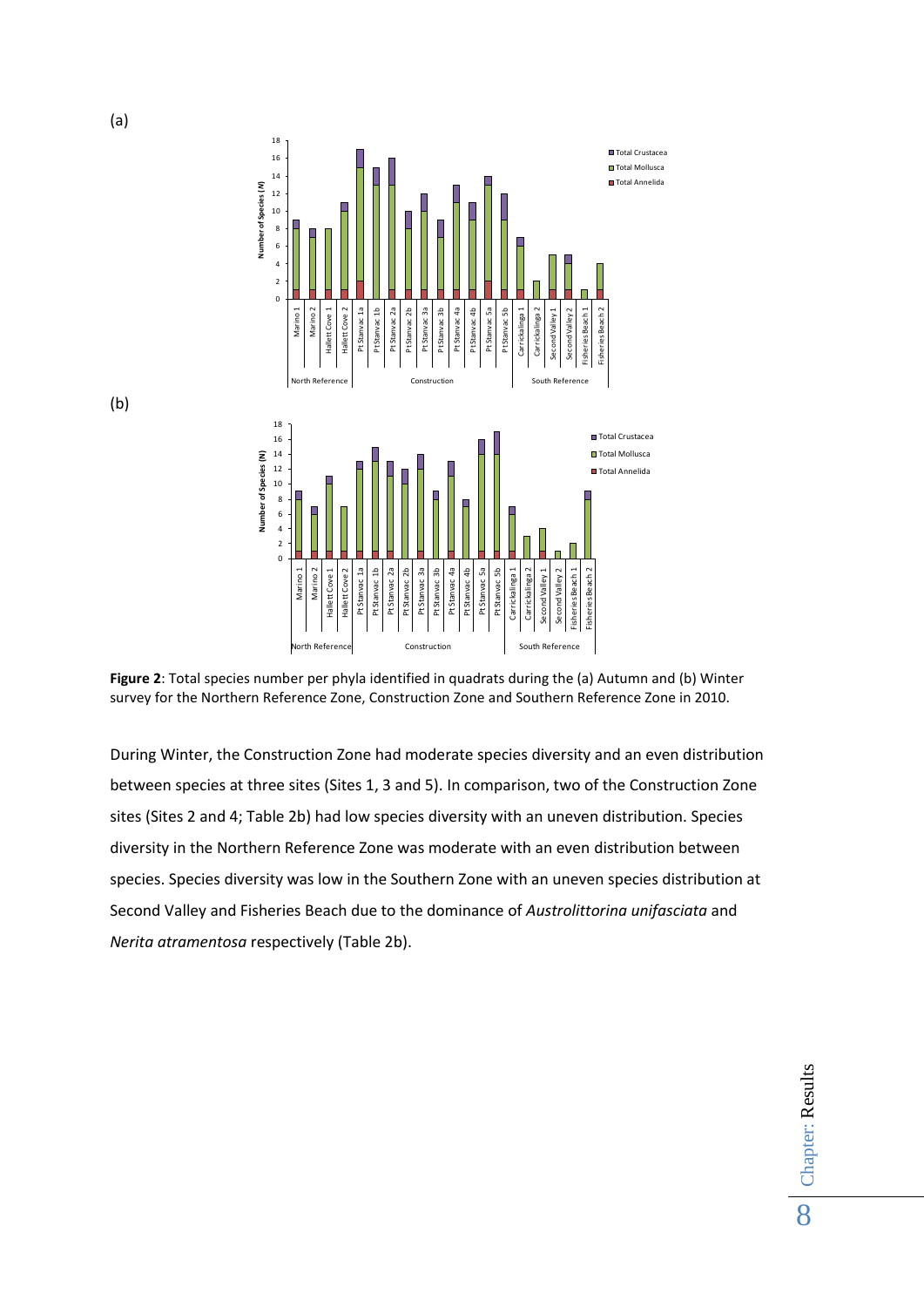**Table 2**: Diversity indices for the (a) Autumn and (b) Winter intertidal survey during 2010. *S* = number of taxa; *N* = total number of individuals. All values are means and include Standard Deviation (SD) from the two replicate plots per site.

| $\sim$ |  |
|--------|--|
| ×<br>× |  |

| <b>Site</b>         | S         | N               | <b>Shannon-Wiener</b> | <b>Pielou's evenness</b> | Simpson    |
|---------------------|-----------|-----------------|-----------------------|--------------------------|------------|
| Marino              | 7.5(0.7)  | 97.5(60.1)      | 1.62(0.00)            | 0.81(0.04)               | 0.77(0.01) |
| <b>Hallett Cove</b> | 8.5(2.1)  | 85.5 (20.51)    | 1.52(0.15)            | 0.72(0.01)               | 0.73(0.04) |
| Port Stanyac 1      | 14 (0.0)  | 359.5 (116.7)   | 1.65(0.22)            | 0.62(0.08)               | 0.72(0.05) |
| Port Stanyac 2      | 12 (4.2)  | 432.5 (419.3)   | 1.73(0.71)            | 0.69(0.19)               | 0.75(0.17) |
| Port Stanyac 3      | 9.5(2.1)  | 322.5 (132.2)   | 1.45(0.13)            | 0.66(0.12)               | 0.65(0.12) |
| Port Stanyac 4      | 10(1.4)   | 1061.5 (963.8)  | 1.36(0.23)            | 0.59(0.06)               | 0.63(0.04) |
| Port Stanyac 5      | 10.5(0.7) | 1457.5 (1832.1) | 1.64(0.58)            | 0.69(0.23)               | 0.74(0.15) |
| Carrickalinga       | 4(2.8)    | 71.5 (62.9)     | 0.49(0.11)            | 0.53(0.42)               | 0.28(0.17) |
| Second Valley       | 4(0.0)    | 25(19.8)        | 1.01(0.21)            | 0.73(0.15)               | 0.59(0.17) |
| Fisheries Beach     | 2(1.4)    | 92.5(6.4)       | 0.11(0.16)            | 0.21(0.00)               | 0.05(0.07) |

(b)

| <b>Site</b>     | S         | N               | <b>Shannon-Wiener</b> | <b>Pielou's evenness</b> | Simpson    |
|-----------------|-----------|-----------------|-----------------------|--------------------------|------------|
| Marino          | 7(1.4)    | 93 (56.5)       | 1.37(0.35)            | 0.70(0.11)               | 0.69(0.12) |
| Hallett Cove    | 7(2.8)    | 86(8.5)         | 1.60(0.20)            | 0.85(0.08)               | 0.77(0.02) |
| Port Stanyac 1  | 13(1.4)   | 276 (145.7)     | 1.80(0.23)            | 0.70(0.06)               | 0.76(0.01) |
| Port Stanyac 2  | 12(0.0)   | 1095 (260.2)    | 0.87(0.01)            | 0.35(0.01)               | 0.38(0.00) |
| Port Stanyac 3  | 11(2.8)   | 182.5(3.5)      | 1.69(0.75)            | 0.70(0.24)               | 0.70(0.24) |
| Port Stanyac 4  | 10(2.8)   | 738 (118.8)     | 1.03(0.19)            | 0.46(0.14)               | 0.46(0.13) |
| Port Stanyac 5  | 14.5(0.7) | 1226.5 (1144.8) | 1.51(0.31)            | 0.57(0.13)               | 0.68(0.04) |
| Carrickalinga   | 4(1.4)    | 60.5(12.0)      | 0.89(0.78)            | 0.60(0.42)               | 0.47(0.43) |
| Second Valley   | 2(1.4)    | 30(41.0)        | 0.12(0.17)            | 0.21(0.00)               | 0.10(0.00) |
| Fisheries Beach | 5.5(4.9)  | 60(59.4)        | 0.74(0.74)            | 0.44(0.19)               | 0.37(0.37) |

#### Invertebrate Abundances

In Autumn, the total abundances of all phyla were largest at the southern end of the Construction Zone at two sites (Sites 4b, 5b: Figure 3a). The North and South Reference Zones had low abundances of all phyla compared to sites in the Construction Zone (Figure 3a). Across all sites and zones, the abundances of molluscs were low, but the largest abundances were identified within the Construction Zone (Sites 1a, 4b, 5b; Figure3c). Large abundances of crustaceans (mainly barnacles) contributed most to the total abundances at the southern end of the Construction Zone (Sites 4b, 5b; Figures 3a and 3b).

Two factor (Zone and Site (Zone)) univariate PERMANOVA of total invertebrate abundances revealed a significant difference between Zones (Pseudo – *F* = 10.72; *P* = 0.01) but not Sites (Zones). Further pair-wise tests indicated that the comparisons between the Construction Zone and the Southern Reference Zones (t = 4.03; *P* (MC) = 0.007) influenced the significant differences at the Zone level. Analysis of mollusc abundances with PERMANOVA indicated a

Chapter: Results O Chapter: Results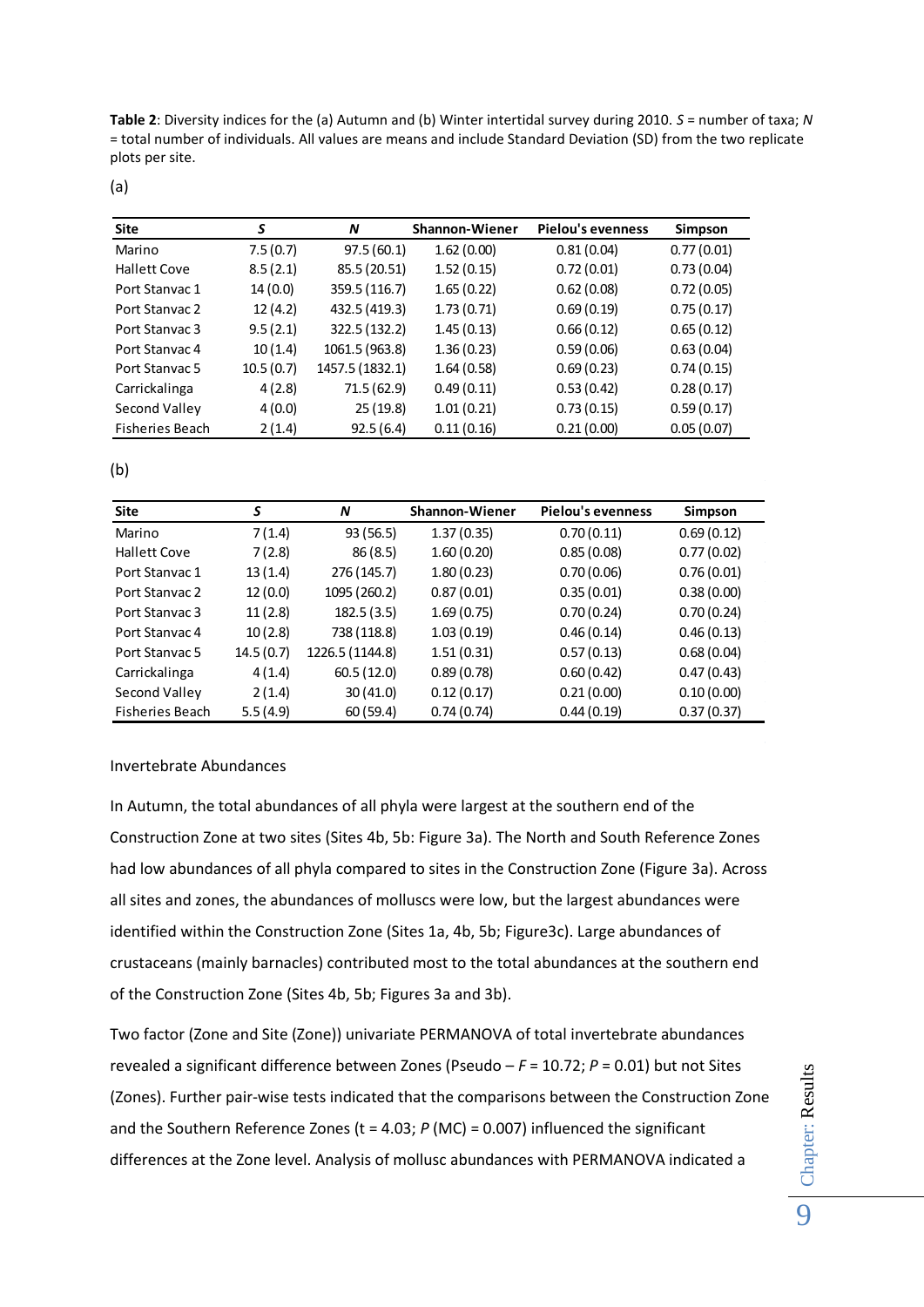

**Figure 3**: Mean abundances and standard deviations (SD) for (a) all phyla, (b) mollusca and (c) crustacea identified in photo quadrats (n=10) from the 2010 Autumn survey at all sites encompassing three zones; Northern Reference Zone, Construction Zone and Southern Reference Zone.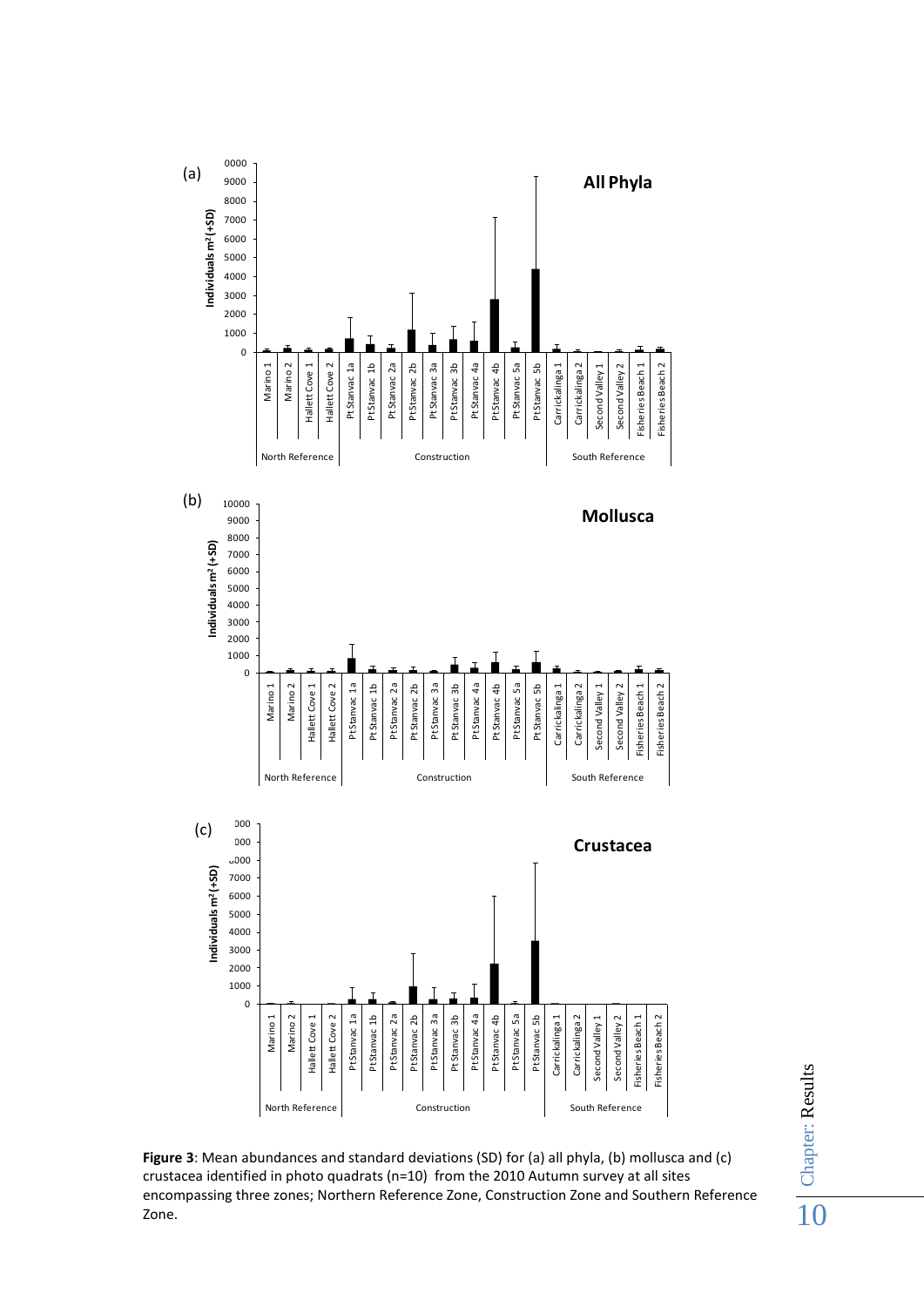significant difference between Zones (Pseudo – *F* = 7.63; *P* = 0.01) and Sites (Zones) (Pseudo – *F* = 2.21; *P* = 0.03). Pair-wise analysis for Zone differences were only significant between the Construction and Southern Reference Zone (t = 3.57; *P* (MC) = 0.01). PERMANOVA of crustacean abundances indicated that there was a significant differences between Zones (Pseudo – *F* = 11.91; *P* = 0.01) but not Sites (Zones). Pair-wise tests revealed that the significant difference for Zones was between the Construction Zone and both the Northern (t = 2.90; *P* (MC) = 0.03) and Southern Reference Zones (t = 4.12; *P* (MC) = 0.007).

During Winter, total abundances of all phyla were largest at the southern most site of the Construction Zone (Site 5b; Figure 4). In comparison, all sites of the Northern and Southern Reference Zones had much smaller total abundances than the Construction zone (Figure 4). Abundances of molluscs at the Construction zone and North reference zone were similar to each other except for a large abundance at Site 5b in the southern end of the Construction Zone (Figure 4). In comparison, abundances of molluscs in the Southern Reference Zone were smaller than the Construction Zone at most sites (Figure 4). The largest abundances of crustaceans (entirely barnacles) were found at the southern end of the Construction Zone (Site 5b) which included a large proportion of recently settled juveniles. In the Northern Reference Zone, abundances of crustaceans were very low and completely absent at four sites of the Southern Reference Zone (Figure 4).

Two factor (Zone and Site (Zone)) PERMANOVA analyses of total abundances for Winter revealed a significant difference between Zones (Pseudo – *F* = 10.28; *P* = 0.01) and Sites (Zones) (Pseudo – *F* = 2.08; *P* = 0.04). Pair-wise analyses of Zones indicated that the only contributing group differences were between the Construction and Southern Reference Zone (t = 3.96; *P* (MC) = 0.006). Abundances of molluscs were significantly different between Zones (Pseudo – *F* = 10.94; *P* = 0.004) and Sites (Zones) (Pseudo – *F* = 2.60; *P* = 0.01) from PERMANOVA analyses. Further pair-wise tests for Zones indicated that the grouping differences were between the Construction and Southern Reference Zones (t = 4.32; *P* (MC) = 0.004). PERMANOVA of crustacean abundances revealed a significant difference between Zones (Pseudo – *F* = 9.16; *P* = 0.01) with group differences between the Construction and Southern Reference Zone (t = 3.56; *P* (MC) = 0.01) from pair-wise tests.

> Chapter: Results Chapter: Results 11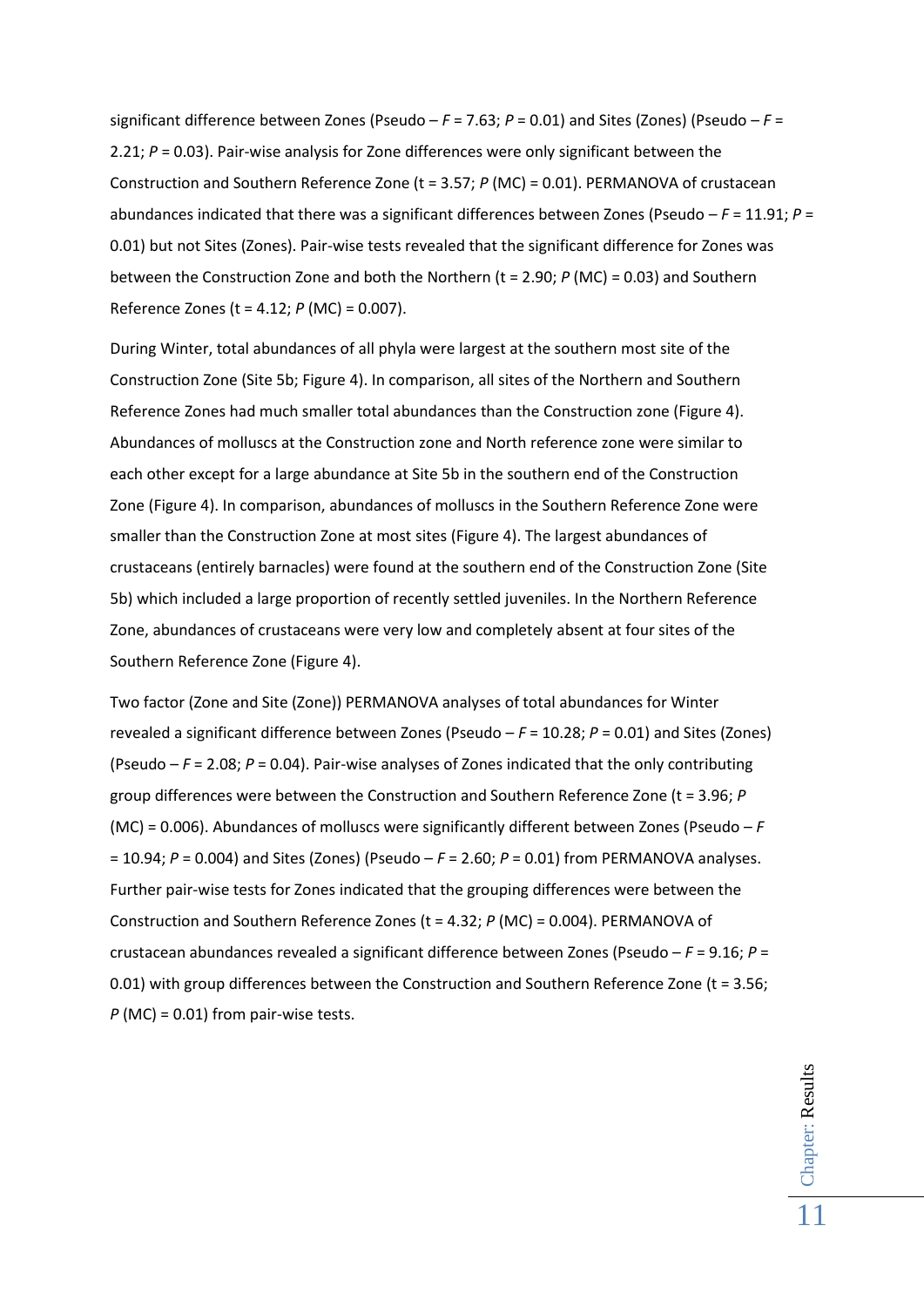

**Figure 4**: Mean abundances and standard deviations (SD) for (a) all phyla, (b) mollusca and (c) crustacea identified in photo quadrats (n=10) from the 2010 Winter survey at all sites encompassing three zones; Northern Reference Zone, Construction Zone and Southern Reference Zone.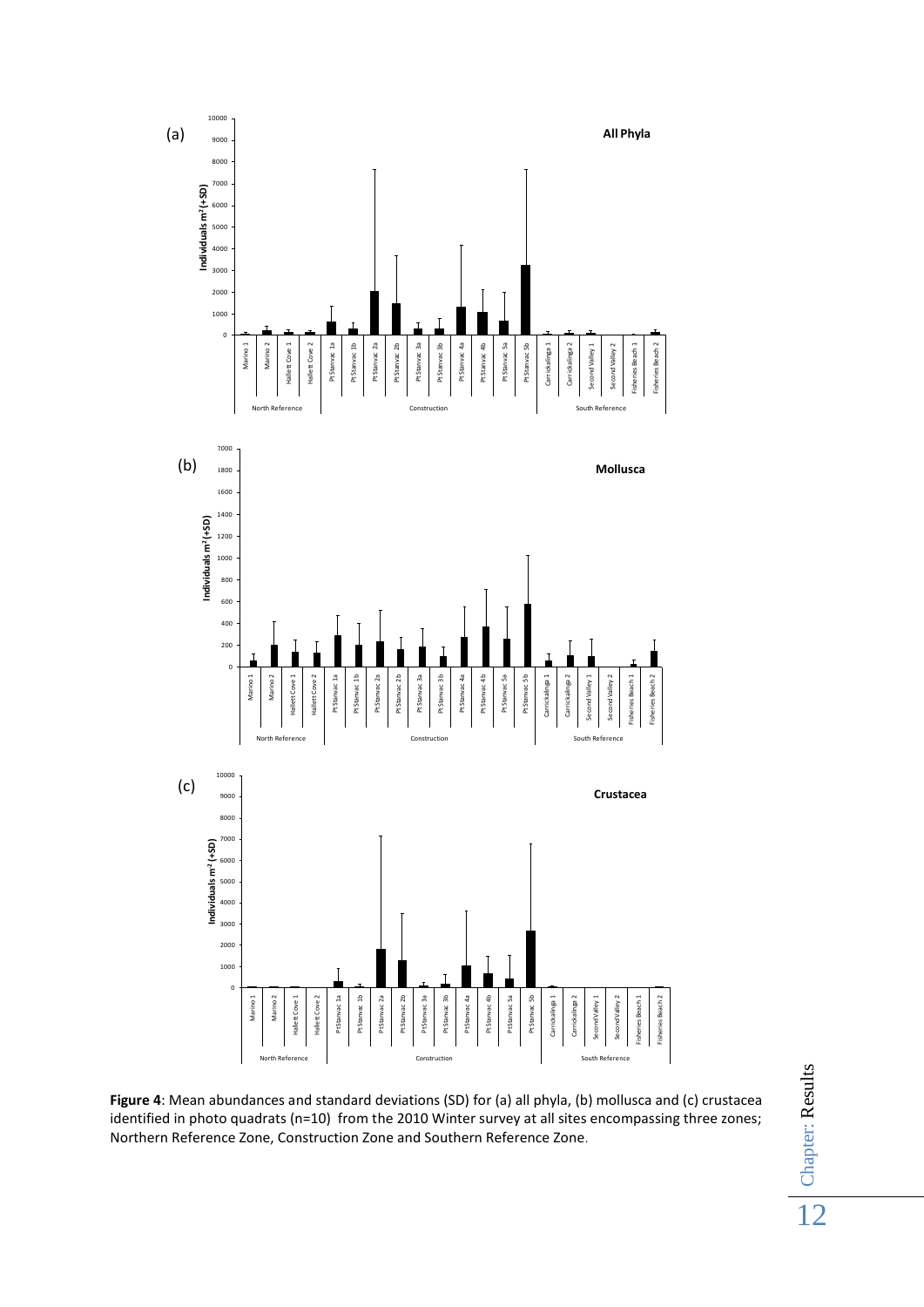#### Percent Cover of Sessile Invertebrates

In Autumn, the percent cover of sessile fauna was under 10% for all species across the three separate zones. The percent cover was high at most sites of the Northern Reference Zone and two sites of the Construction Zone (Port Stanvac Sites 2b and 4b) due to polychaete tubeworms (*Galeolaria caespitosa* and *Pomatoceros taenita*; Figures 5a). Percent cover of the mussel *Limnoperna pulex* was very low across all three zones (Figure 5b).



**Figure 5**: Mean percent cover and standard deviations (SD) for (a) polychaete tubeworms (*Galeolaria caespitosa* and *Pomatoceros taenita*) (b) the mollusc *Limnoperna pulex* identified from photo quadrats (n=10) in the Autumn 2010 survey at all sites encompassing three zones; Northern Reference Zone, Construction Zone and Southern Reference Zone.

During Winter, the percent cover of polychaete tubeworms was below 10% across all three zones but highest at Hallett Cove in the Northern Reference Zone (Figure 6). The percent cover of the mussel *L. pulex* was very low and absent at most sites across the three zones (Figure 6).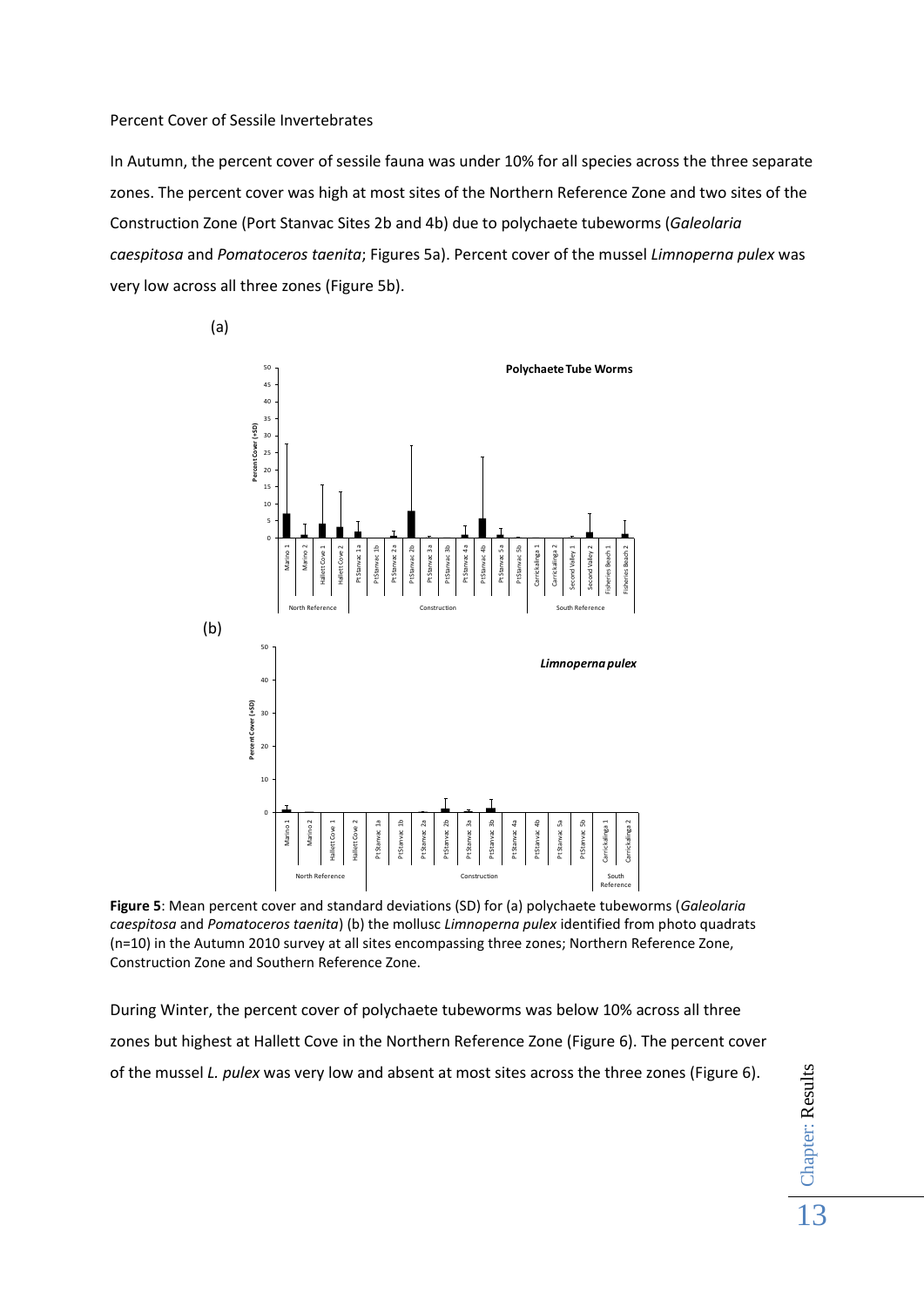

**Figure 6**: Mean percent cover and standard deviations (SD) for (a) polychaete tubeworms (*Galeolaria caespitosa* and *Pomatoceros taenita*) and (b) the mollusc *Limnoperna pulex* identified from photo quadrats (n=10) in the Winter 2010 survey at all sites encompassing three zones; Northern Reference Zone, Construction Zone and Southern Reference Zone.

Community Structure of Rocky Shore Invertebrates

(a)

In Autumn, the PCO plot for zones showed a large variability in community structure within the Construction Zone (Figure 7a). The Northern Reference Zone had similar community structure to the Construction Zone as identified by partial overlap of cluster points. A proportion of the Southern Reference Zone showed heterogenous clustering of data points in the PCO plot with some overlap to the other two zones (Figure 7a). Two factor PERMANOVA for Zones and Sites (Zone) of invertebrate communities revealed a significant difference between Zones (Pseudo – *F* = 14.18; *P* = 0.0006) and Sites (Zone) (Pseudo – *F* = 1.62; *P* = 0.009). Pair-wise tests indicated group differences between the Construction Zone and both the North Reference (t = 2.57; *P* (MC) = 0.0006) and South Reference Zones (t = 4.50; *P* (MC) = 0.0001). Also, pairwise tests

14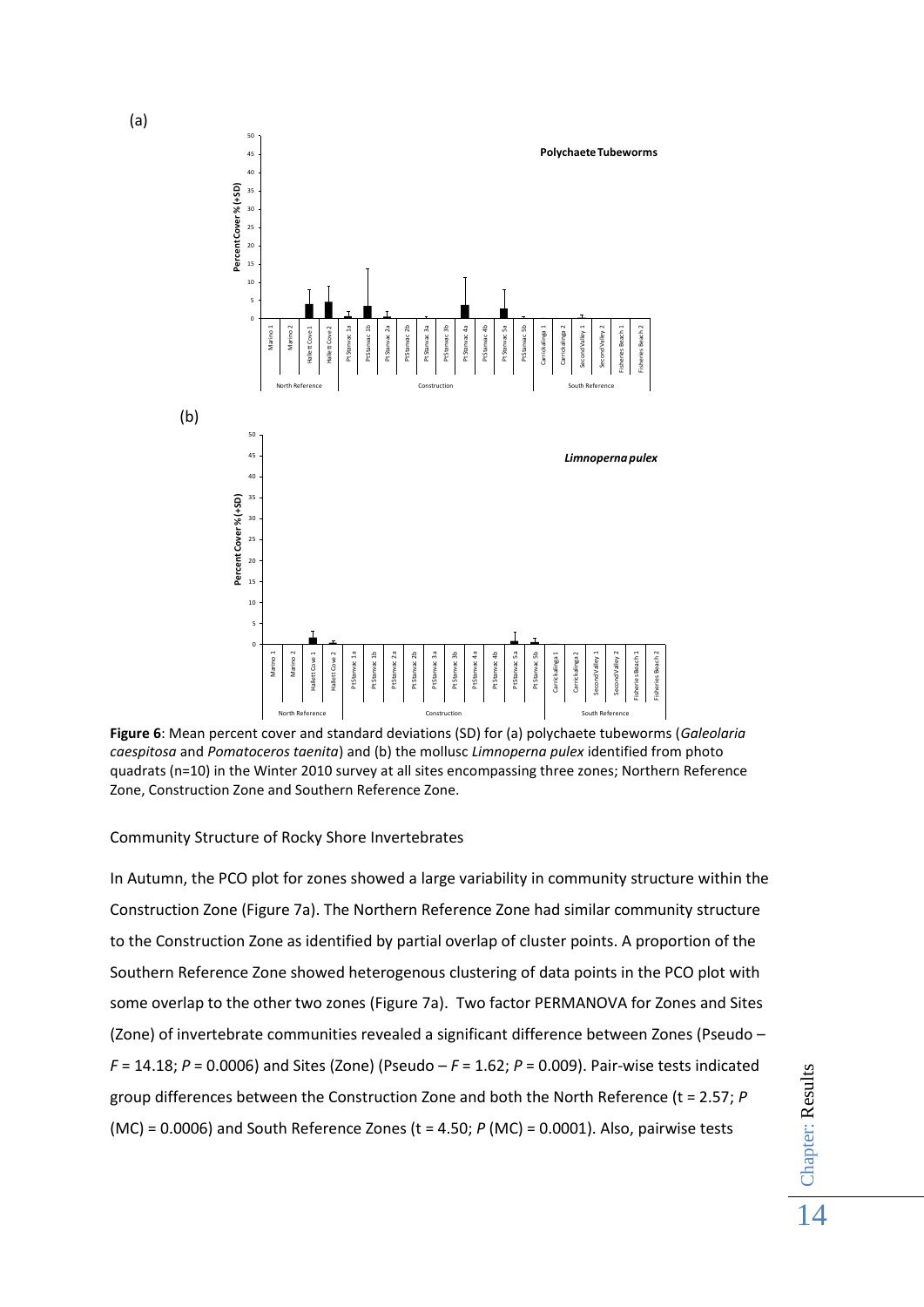

**Figure 7**: Principle Co-ordinates (PCO) plot of invertebrate communities in (a) Autumn and (b) Winter for Zones using Bray-Curtis resemblance matrices.

showed a significant difference between communities of the Northern Reference and Southern Reference Zone (t = 3.84; *P* (MC) = 0.0003).

Invertebrate communities in the Construction Zone during Winter were similar to the Autumn data with no distinct clustering on the PCO plot (Figure 7b). The Northern Reference Zone community data clustered more closely during Winter, while the Southern Reference was more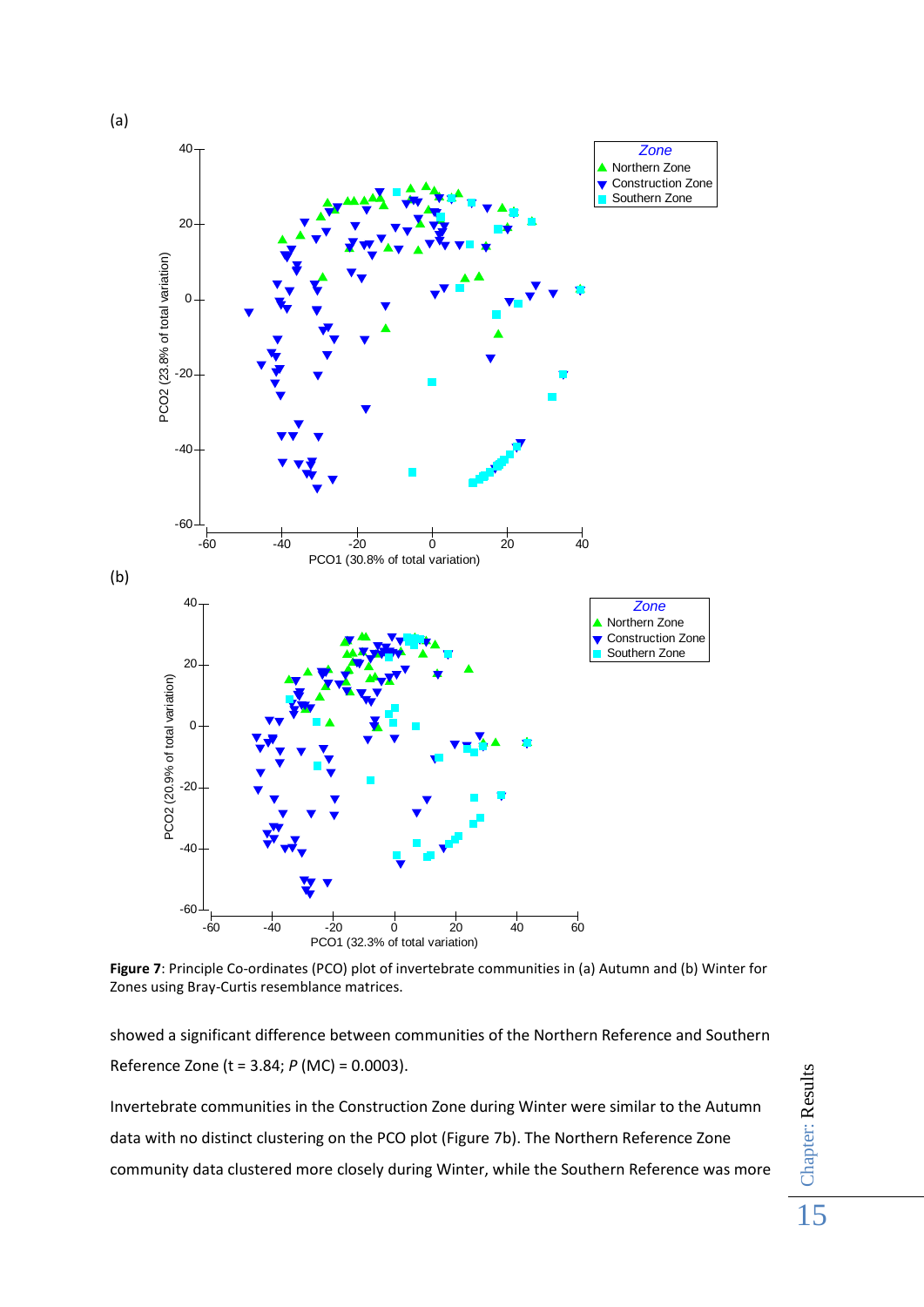homogenous (Figure 7b). PERMANOVA of Zones and Sites (Zone) indicated a significant difference between Zones (Pseudo – *F* = 6.59; *P* = 0.0007) and Sites (Zones) (Pseudo – *F* = 3.37; *P* = 0.0001). Pairwise tests revealed group differences between the Construction Zone and both the Northern (t = 1.82; *P* (MC) = 0.01) and Southern Reference Zones (t = 3.13; *P* (MC) = 0.0001). In addition, pair-wise comparisons of the Northern and Southern Reference Zones had significantly different community structure (t = 2.41; *P* (MC) = 0.008).

#### Video Transects

#### Percent of Substrate Cover

During Autumn, most sites had >75% cover of bare substrate across the three Zones (Figure 8a). In the Southern Reference Zone, Fishery Beach had a large amount of wrack and sand (38% cover) (Figure 8a). Three sites in the Construction Zone had ≥ 30% cover of flora and sessile fauna (mainly mixed algae at sites 1a and 3b, barnacles and mixed algae at site 5b; Figure 8b).

In Winter, the percent cover of bare substrate was > 70% at most sites across all three zones with a small percentage of sand cover at some sites in the Northern and Southern Reference Zones. In the Northern Reference Zone a high percentage cover of wrack dominated one site at Second Valley (Figure 9a). The Construction Zone had three sites with > 30% flora and fauna cover (Site 1a, 5a and 5b; Figure 9b) and most sites within the Construction Zone consisted of high percentages of mixed algae and barnacles.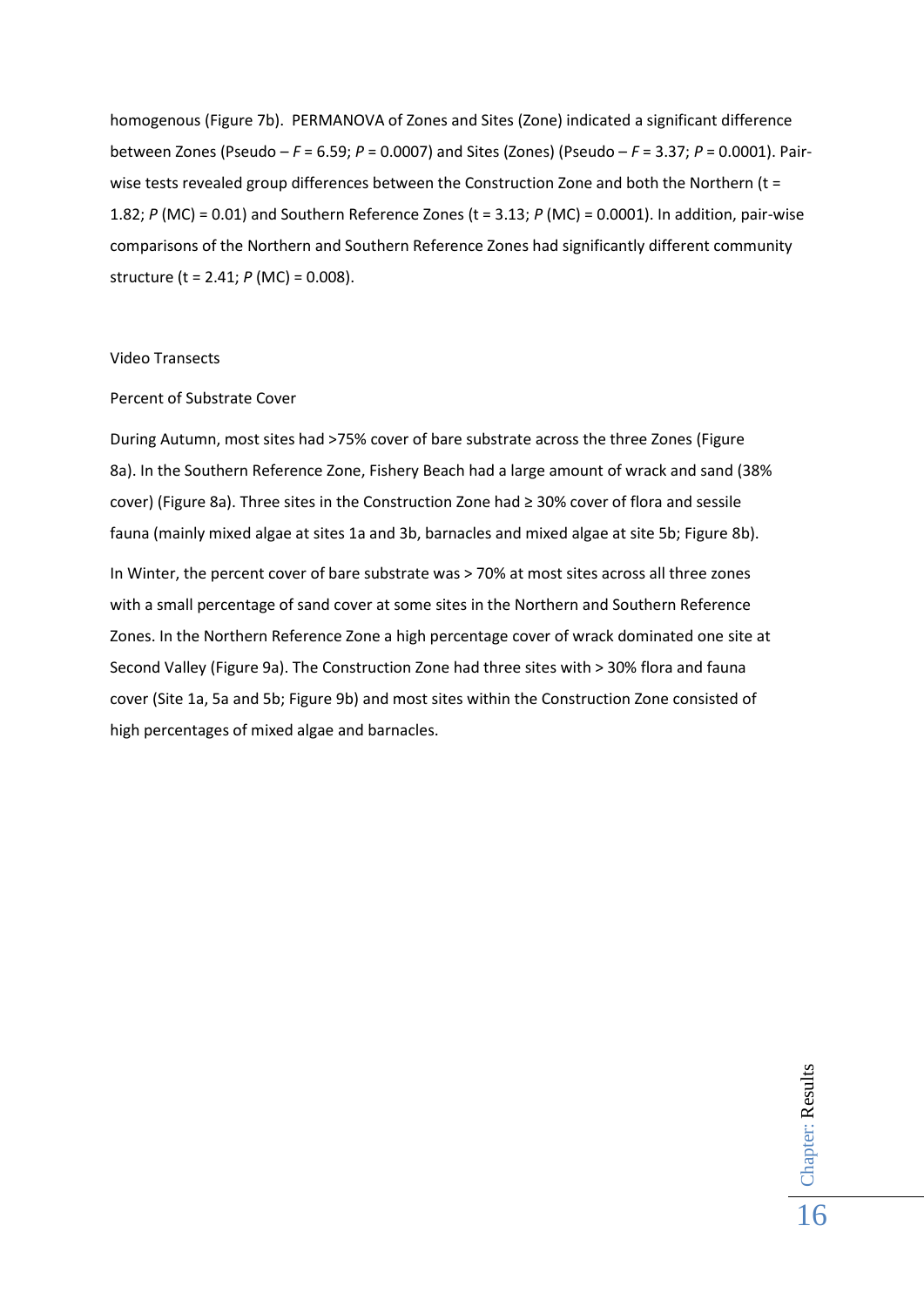

Figure 8: Mean percent cover intertidal reefs, split into (a) bare substrate, sand and beach wrack, and (b) flora and fauna as quantified from video transects. Based on intertidal reefs at all sites, across three Zones; Northern Reference Zone, Construction Zone and Southern Reference Zone during the Autumn survey in 2010.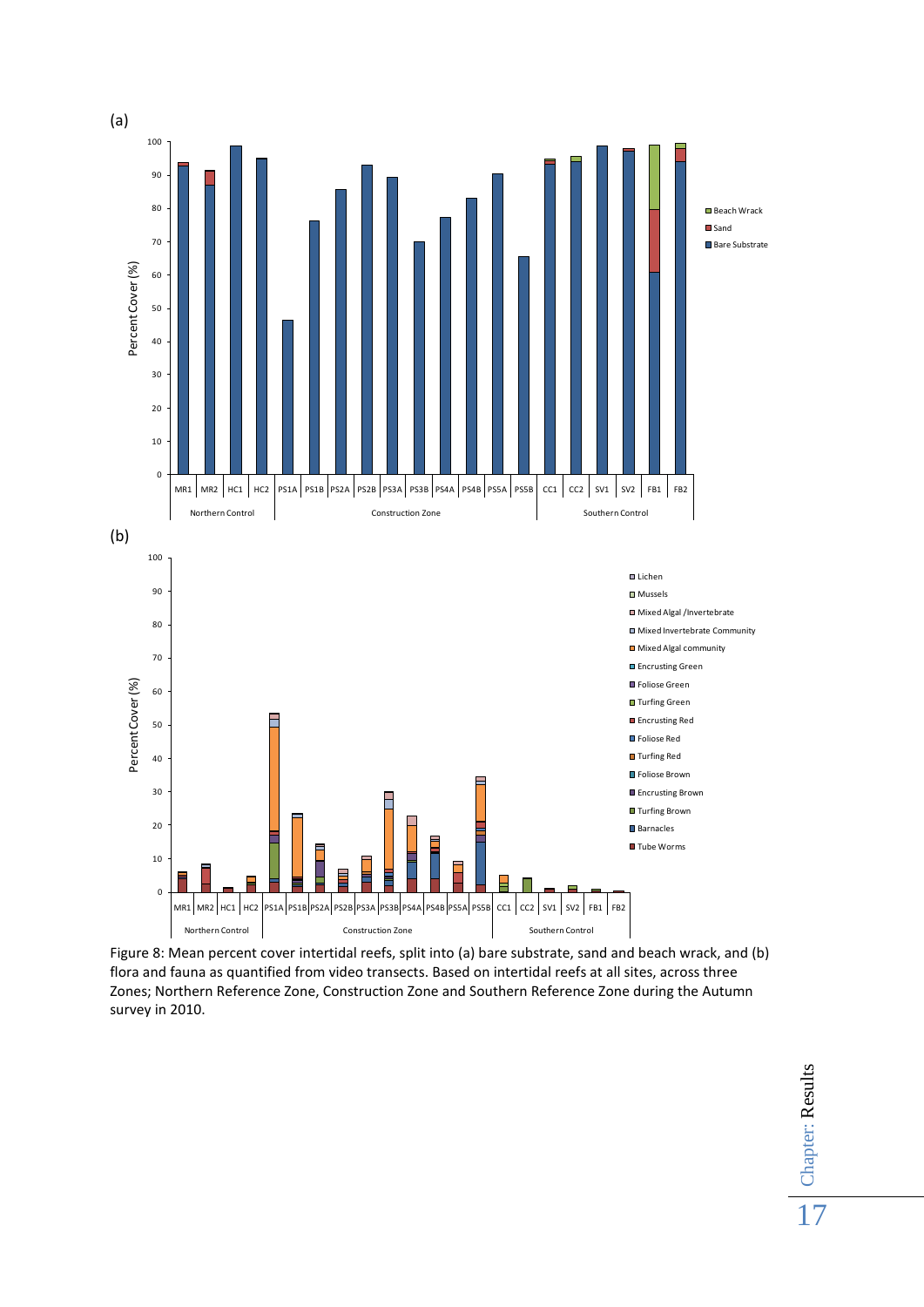

**Figure 9**: Mean percent cover of (a) bare substrate, sand and beach wrack, and (b) flora and fauna quantified from video transects of intertidal reefs at all sites, across three Zones; Northern Reference Zone, Construction Zone and Southern Reference Zone during the Winter survey in 2010.

Video Transects – Community Structure

In Autumn, the substrate structure in each of the three zones was specific to each zone with little overlap on the PCO plot (Figure 10a). PERMANOVA analyses revealed a significant difference between Zones (Pseudo  $-F = 11.71$ ;  $P = 0.0001$ ) and Sites (Zones) (Pseudo  $-F =$ 4.31; *P* = 0.0001). Pair-wise tests indicated that the Construction Zone flora and fauna was significantly different to both the Northern (t = 2.60; *P* = 0.0006) and Southern Reference Zones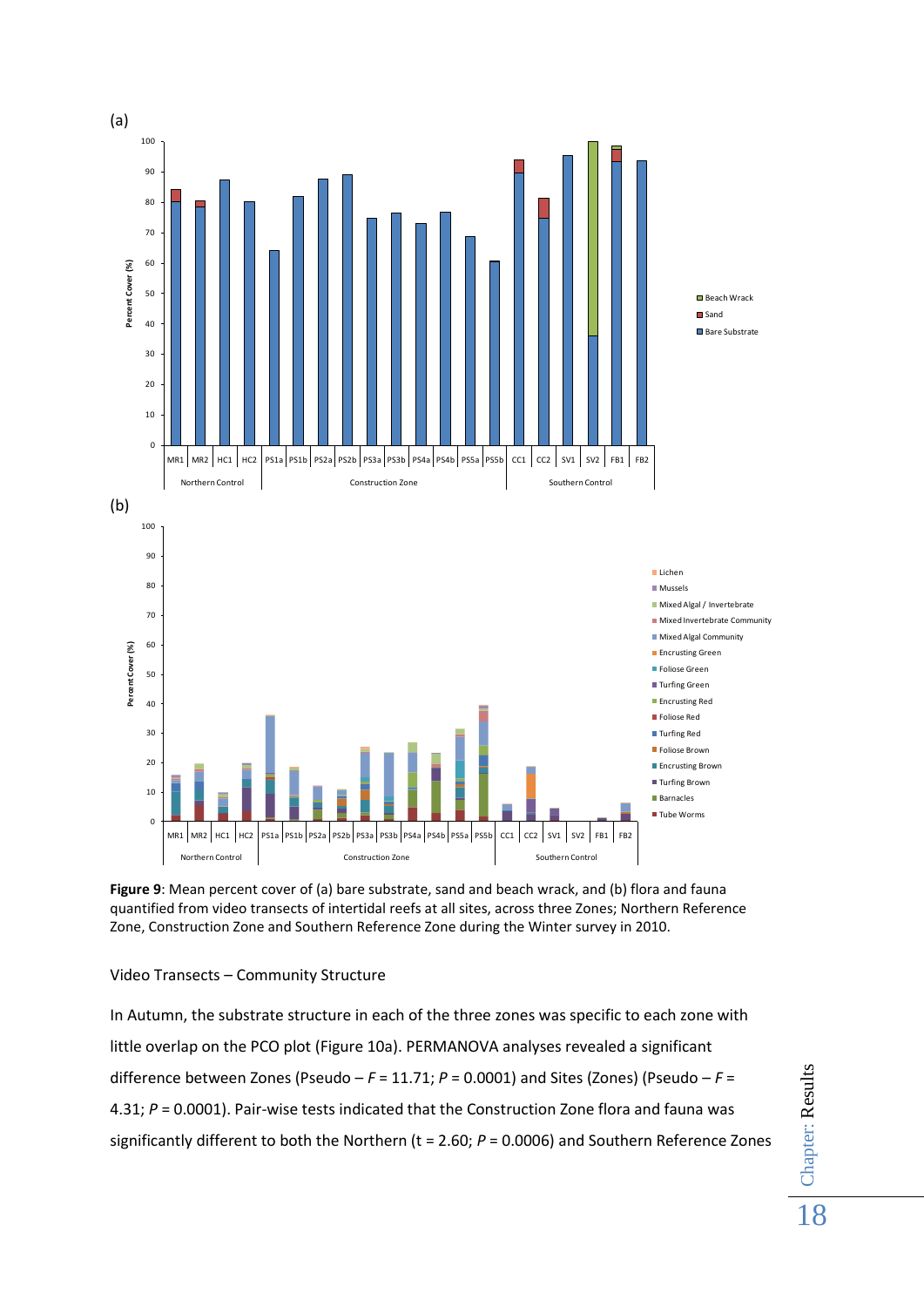

**Figure 10**: Principle Co-ordinates (PCO) plot of substrate structure in (a) Autumn and (b) Winter for Zones using Bray-Curtis resemblance matrices.

(t = 4.49; *P* = 0.0001). In addition, pair-wise tests between the Northern and Southern Reference Zone (t = 2.14; *P* = 0.004) were also significantly different.

During Winter, the flora and fauna of the Construction Zone and Northern Zone were more similar while the Southern Reference Zone had only a small overlap with the Construction Zone and Northern Reference Zone (Figure 10b). PERMANOVA revealed a significant difference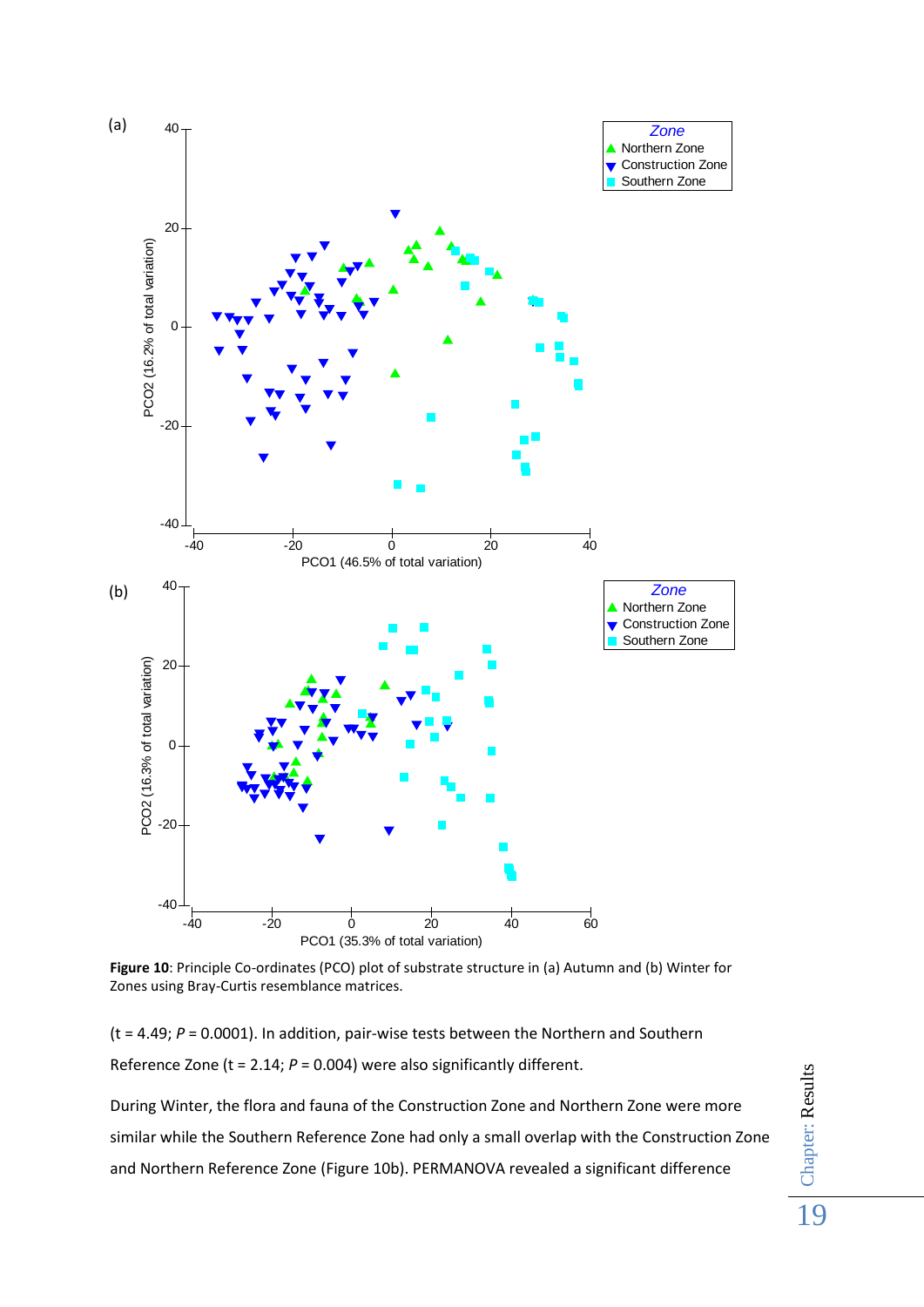between Zones (Pseudo – *F* = 6.67; *P* = 0.0001) and Sites (Zones) (Pseudo – *F* = 6.28; *P* = 0.0001). Pairwise tests indicated significant differences between the Construction Zone and both the Northern (t = 1.80; *P* = 0.004) and Southern Reference Zones (t = 3.07; *P* = 0.0004) as well as significant difference between the Northern and Southern Reference Zones (t = 2.35; *P* = 0.004).

## <span id="page-23-0"></span>**Summary of key results**

The Construction Zone at Port Stanvac had similar species richness and diversity during both the Autumn and Winter sampling periods. Molluscs contributed most to species richness in the Construction Zone during both the Autumn and Winter surveys. Only the Northern Reference Zone had comparable species richness to the Construction Zone in both the Autumn and Winter surveys, while the Southern Reference Zone had much lower species richness.

Total abundances in the Construction Zone generally increased during Winter, and in both Autumn and Winter surveys crustaceans contributed most to abundances. The abundances of all phyla and of crustaceans at both the Northern and Southern Reference Zone were lower than at the Construction Zone in both seasons. In comparison, between Autumn and Winter the abundance of molluscs remained consistent in the Construction Zone. Mollusc abundances in the Northern Reference Zone were comparable to values from the Construction Zone, while abundances in the Southern Reference Zone were much lower.

Community structure of rocky shores remained distinctly different for each zone in Autumn and Winter based on both photo quadrats and video transects. In the Construction Zone, mixed algae and barnacles contributed most to the community structure in Autumn and Winter.

The high species richness and large abundances of invertebrate fauna identified in the rocky shores of the Construction Zone is comparable with previous surveys undertaken in 2009/2010. The distinctly different community structure of rocky shores at all three zones and in particular the Construction Zone, provides similar results to surveys undertaken in the previous year (Baring *et al*. 2010).

## <span id="page-23-1"></span>**References**

Baring R.J., Stewart T.D.C., Benkendorff K., (2010) Adelaide Desalination Plant final intertidal monitoring report. Flinders University, Adelaide.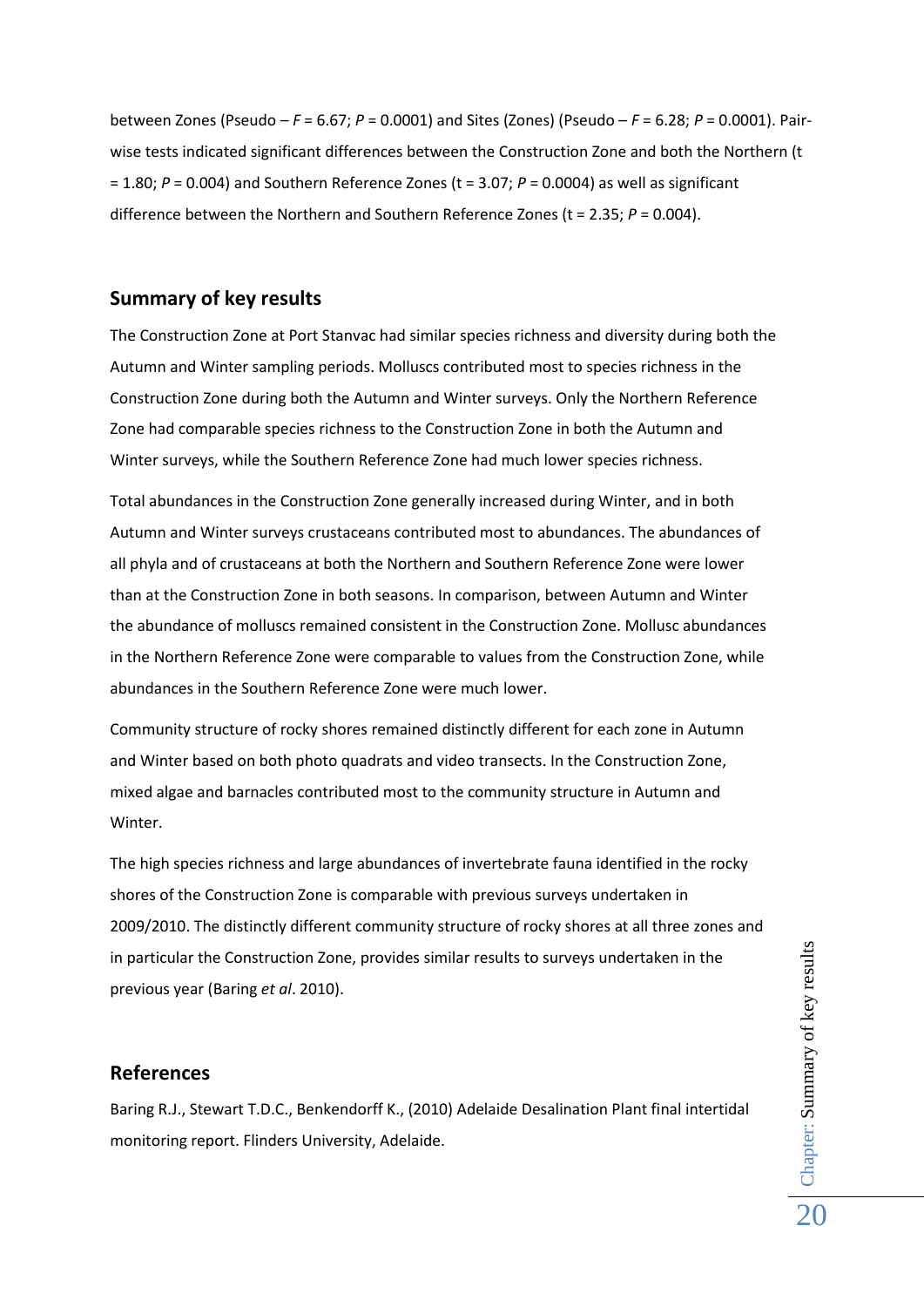Anderson M.J., Gorley R.N., Clarke K.R., (2008) PERMANOVA+ for PRIMER: Guide to Software and Statistical Methods. PRIMER-E, Plymouth.

Benkendorff, K. Thomas, D. (2007) Intertidal Biodiversity Assessment of the Fleurieu Peninsula, S.A. Report to the S.A. Department of Environment and Heritage. Flinders University, Adelaide.

Benkendorff, K. Fairweather, P. and Dittmann, S. (2008) Intertidal Ecosystems. Ch 10 In Natural History of the Gulf St Vincent. Ed. S. Shepherd, S. Bryars, Kirkegaard, I., Harbison, P. and Jennings J.T. Royal Society of S.A. Adelaide, Australia.

Clarke, K.R. Warwick, R.M. (2001) Change in Marine Communities – An Approach to Statistical Analysis and Interpretation, 2nd Edition. PRIMER-E, Plymouth.

Dutton, A. and Benkendorff, K. (2008) Biodiversity Assessment and Monitoring of the Port Stanvac Intertidal Reef. Report to the Adelaide and Mt Lofty Natural Resource Management Board. (Flinders University, Adelaide).

Montefalcone M., Chiantore M., Lanzone A., Morri C., Albertelli G. (2008) BACI design reveals the decline of the seagrass *Posidonia* oceanic induced by anchoring. *Marine Pollution Bulletin*, 56: 1637-1645.

Pitcher C.R., Burridge C.Y., Wassenberg T.J., Hill B.J., Poiner I.R. (2009) A large scale BACI experiment to test the effects of prawn trawling on seabed biota in a closed area of the Great Barrier Reef Marine Park, Australia. *Fisheries Research*, 99: 168-183.

Reefwatch (2007) Intertidal Monitoring Program, Conservation Council of SA. Available at <http://www.reefwatch.asn.au/itideManual.html> [Accessed May 1<sup>st</sup> 2009].

Scott, F., Edgar, G.J., Barrett, N.S. and Kirkpatrick, J.B. (2009) Vulnerable and threatened marine macroalgae of Southern Australia. 8<sup>th</sup> International Temperate Reefs Symposium, Adelaide, January, 2009.

Skilleter G.A., Pryor A., Miller S., Cameron B. (2006) Detecting the effects of physical disturbance on benthic assemblages in a subtropical estuary: A beyond BACI approach. *Journal of Experimental Marine Biology and Ecology*, 338: 271-287.

Underwood A.J. (1991) Beyond BACI: Experimental designs for detecting human impacts on temporal variation in natural populations. *Australian Journal of Marine and Freshwater Research,* 42: 569-587.

Underwood A.J. (1992) Beyond BACI: The detection of environmental impacts on populations in the real but variable world. *Journal of Experimental Marine Biology and Ecology,* 161: 145- 178.

Womersley, H.B.S. (1988). *Port Stanvac Marine Biology Survey*. Third (Consolidated) Report to the Coast and Protection Board.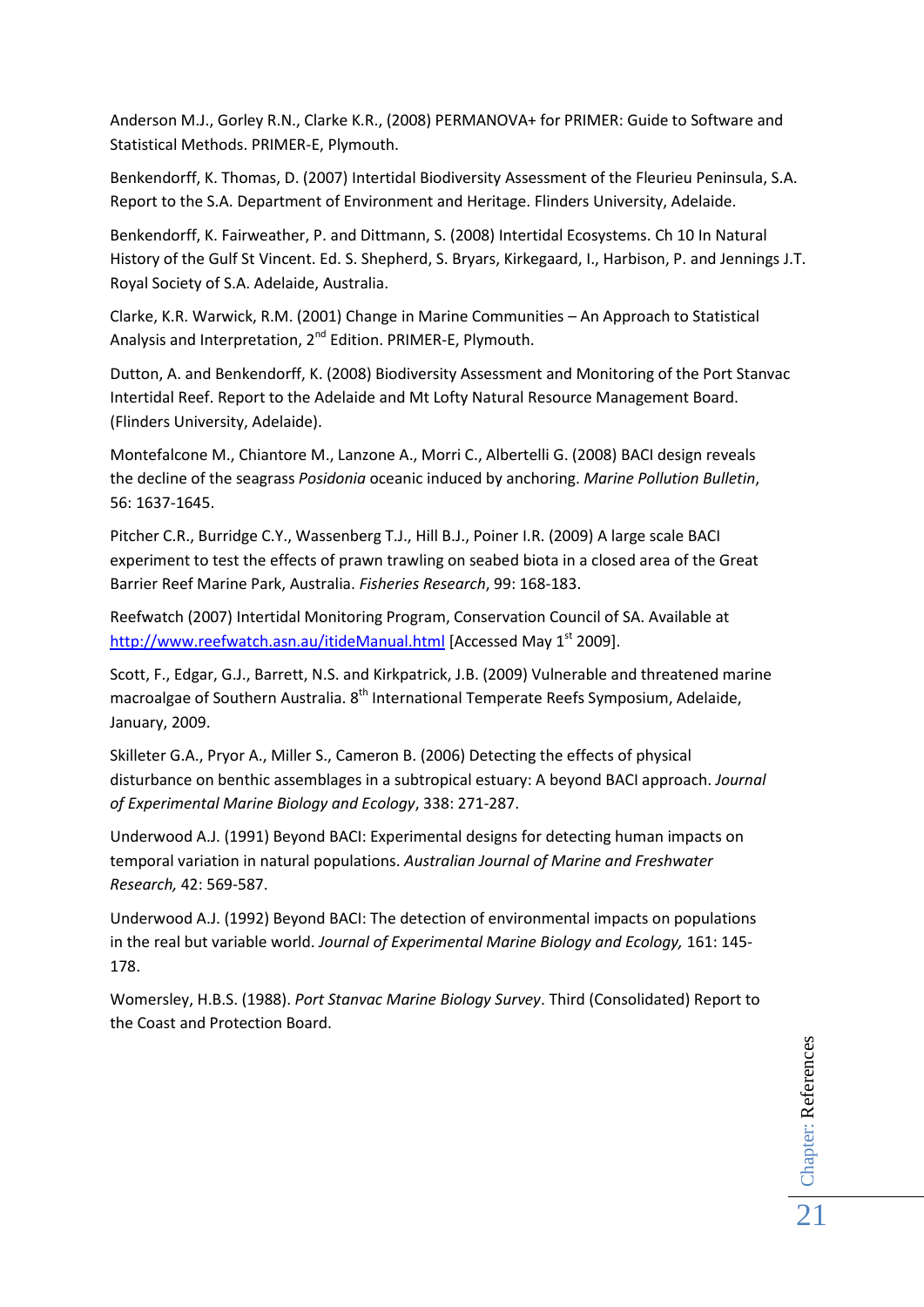## **Appendix 1**

Presence of invertebrate species at each location according to zone for (a) Autumn and (b) Winter 2010.

## (a)

| Photoquadrat Winter 2010 |                             |        | <b>North Reference</b> | Construction |  |  |  |  | <b>South Reference</b> |                                                                                                                                         |  |
|--------------------------|-----------------------------|--------|------------------------|--------------|--|--|--|--|------------------------|-----------------------------------------------------------------------------------------------------------------------------------------|--|
|                          | <b>Species</b>              | Marino |                        |              |  |  |  |  |                        | Hallett Cove   Port Stanvac 1 Port Stanvac 2 Port Stanvac 3 Port Stanvac 4 Port Stanvac 5   Carrickalinga Second Valley Fisheries Beach |  |
| Annelida                 | Galeolaria/Pomatoceros %    |        |                        |              |  |  |  |  |                        |                                                                                                                                         |  |
| Mollusca                 | Limnoperna pulex %          |        |                        |              |  |  |  |  |                        |                                                                                                                                         |  |
|                          | Notoacmea flammea           |        |                        |              |  |  |  |  |                        |                                                                                                                                         |  |
|                          | Notoacmea spp.              |        |                        |              |  |  |  |  |                        |                                                                                                                                         |  |
|                          | Patelloida alticostata      |        |                        |              |  |  |  |  |                        |                                                                                                                                         |  |
|                          | Patelloida latistrigata     |        |                        |              |  |  |  |  |                        |                                                                                                                                         |  |
|                          | Patelloida spp.             |        |                        |              |  |  |  |  |                        |                                                                                                                                         |  |
|                          | Cellana tramoserica         |        |                        |              |  |  |  |  |                        |                                                                                                                                         |  |
|                          | Cellana solida              |        |                        |              |  |  |  |  |                        |                                                                                                                                         |  |
|                          | Nerita atramentosa          |        |                        |              |  |  |  |  |                        |                                                                                                                                         |  |
|                          | Diloma concamerata          |        |                        |              |  |  |  |  |                        |                                                                                                                                         |  |
|                          | Austrocochlea constricta    |        |                        |              |  |  |  |  |                        |                                                                                                                                         |  |
|                          | Austrocochlea porcata       |        |                        |              |  |  |  |  |                        |                                                                                                                                         |  |
|                          | Afrolittorina praetermissa  |        |                        |              |  |  |  |  |                        |                                                                                                                                         |  |
|                          | Austrolittorina unifasciata |        |                        |              |  |  |  |  |                        |                                                                                                                                         |  |
|                          | Bembicium nanum             |        |                        |              |  |  |  |  |                        |                                                                                                                                         |  |
|                          | Bembicium vittatum          |        |                        |              |  |  |  |  |                        |                                                                                                                                         |  |
|                          | Siphonaria diemenensis      |        |                        |              |  |  |  |  |                        |                                                                                                                                         |  |
|                          | Siphonaria zelandica        |        |                        |              |  |  |  |  |                        |                                                                                                                                         |  |
|                          | Unidentified gastropod      |        |                        |              |  |  |  |  |                        |                                                                                                                                         |  |
| Crustacea                | Tetraclitella purpurascens  |        |                        |              |  |  |  |  |                        |                                                                                                                                         |  |
|                          | Chthamalus antennatus       |        |                        |              |  |  |  |  |                        |                                                                                                                                         |  |
|                          | Chamaesipho tasmanica       |        |                        |              |  |  |  |  |                        |                                                                                                                                         |  |
|                          | Catomerus polymerus         |        |                        |              |  |  |  |  |                        |                                                                                                                                         |  |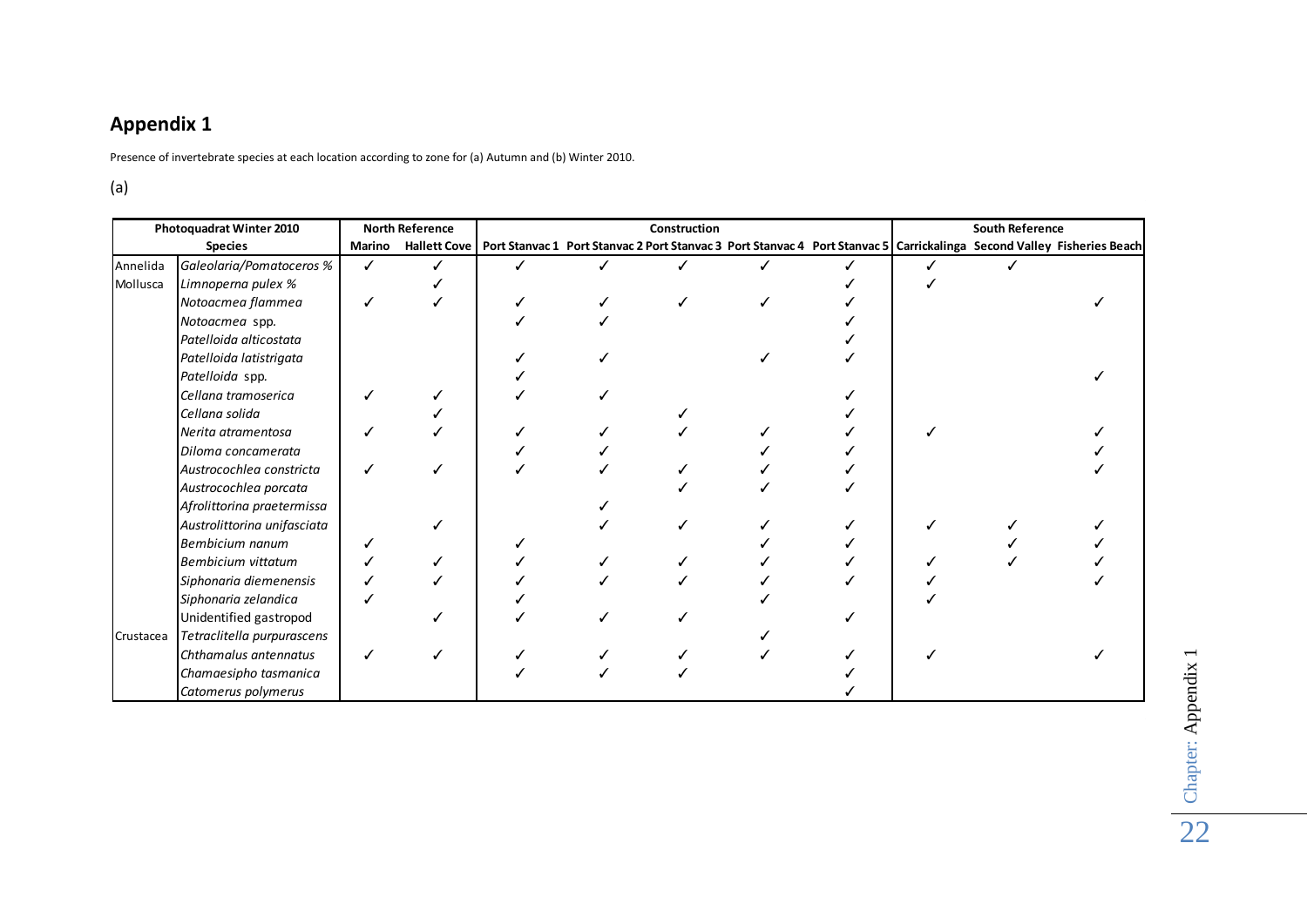|           |                             |        | Northern Reference Zone | <b>Construction Zone</b> |                                                                                         |  |  | Southern Reference Zone |  |                                             |  |
|-----------|-----------------------------|--------|-------------------------|--------------------------|-----------------------------------------------------------------------------------------|--|--|-------------------------|--|---------------------------------------------|--|
| Phylum    | <b>Species</b>              | Marino |                         |                          | Hallett Cove Port Stanvac 1 Port Stanvac 2 Port Stanvac 3 Port Stanvac 4 Port Stanvac 5 |  |  |                         |  | Carrickalinga Second Valley Fisheries Beach |  |
| Annelida  | Galeolaria caespitosa (%)   | ✓      | ✓                       |                          |                                                                                         |  |  |                         |  |                                             |  |
|           | Pomatoceros taenita (%)     |        |                         |                          |                                                                                         |  |  |                         |  |                                             |  |
| Mollusca  | Limnoperna pulex (%)        |        |                         |                          |                                                                                         |  |  |                         |  |                                             |  |
|           | Notoacmea flammea           |        |                         |                          |                                                                                         |  |  |                         |  |                                             |  |
|           | Notoacmea spp.              |        |                         |                          |                                                                                         |  |  |                         |  |                                             |  |
|           | Patelloida latistrigata     |        |                         |                          |                                                                                         |  |  |                         |  |                                             |  |
|           | Cellana tramoserica         |        |                         |                          |                                                                                         |  |  |                         |  |                                             |  |
|           | Cellana solida              |        |                         |                          |                                                                                         |  |  |                         |  |                                             |  |
|           | Nerita atramentosa          |        |                         |                          |                                                                                         |  |  |                         |  |                                             |  |
|           | Diloma concamerata          |        |                         |                          |                                                                                         |  |  |                         |  |                                             |  |
|           | Austrocochlea rudis         |        |                         |                          |                                                                                         |  |  |                         |  |                                             |  |
|           | Austrocochlea constricta    |        |                         |                          |                                                                                         |  |  |                         |  |                                             |  |
|           | Austrocochlea porcata       |        |                         |                          |                                                                                         |  |  |                         |  |                                             |  |
|           | Austrolittorina unifasciata |        |                         |                          |                                                                                         |  |  |                         |  |                                             |  |
|           | Bembicium auratum           |        |                         |                          |                                                                                         |  |  |                         |  |                                             |  |
|           | Bembicium nanum             |        |                         |                          |                                                                                         |  |  |                         |  |                                             |  |
|           | Bembicium vittatum          |        |                         |                          |                                                                                         |  |  |                         |  |                                             |  |
|           | Siphonaria diemenensis      |        |                         |                          |                                                                                         |  |  |                         |  |                                             |  |
|           | Siphonaria zelandica        |        |                         |                          |                                                                                         |  |  |                         |  |                                             |  |
|           | Unidentified gastropod      |        |                         |                          |                                                                                         |  |  |                         |  |                                             |  |
|           | Tetraclitella purpurascens  |        |                         |                          |                                                                                         |  |  |                         |  |                                             |  |
| Crustacea | Chthamalus antennatus       |        |                         |                          |                                                                                         |  |  |                         |  |                                             |  |
|           | Chamaesipho tasmanica       |        |                         |                          |                                                                                         |  |  |                         |  |                                             |  |
|           | Catomerus polymerus         |        |                         |                          |                                                                                         |  |  |                         |  |                                             |  |

\*Data for *G. Caespitosa, P. taenita* and *L. pulex* calculated to percent, therefore +/- denotes presence or absence of species at specific site